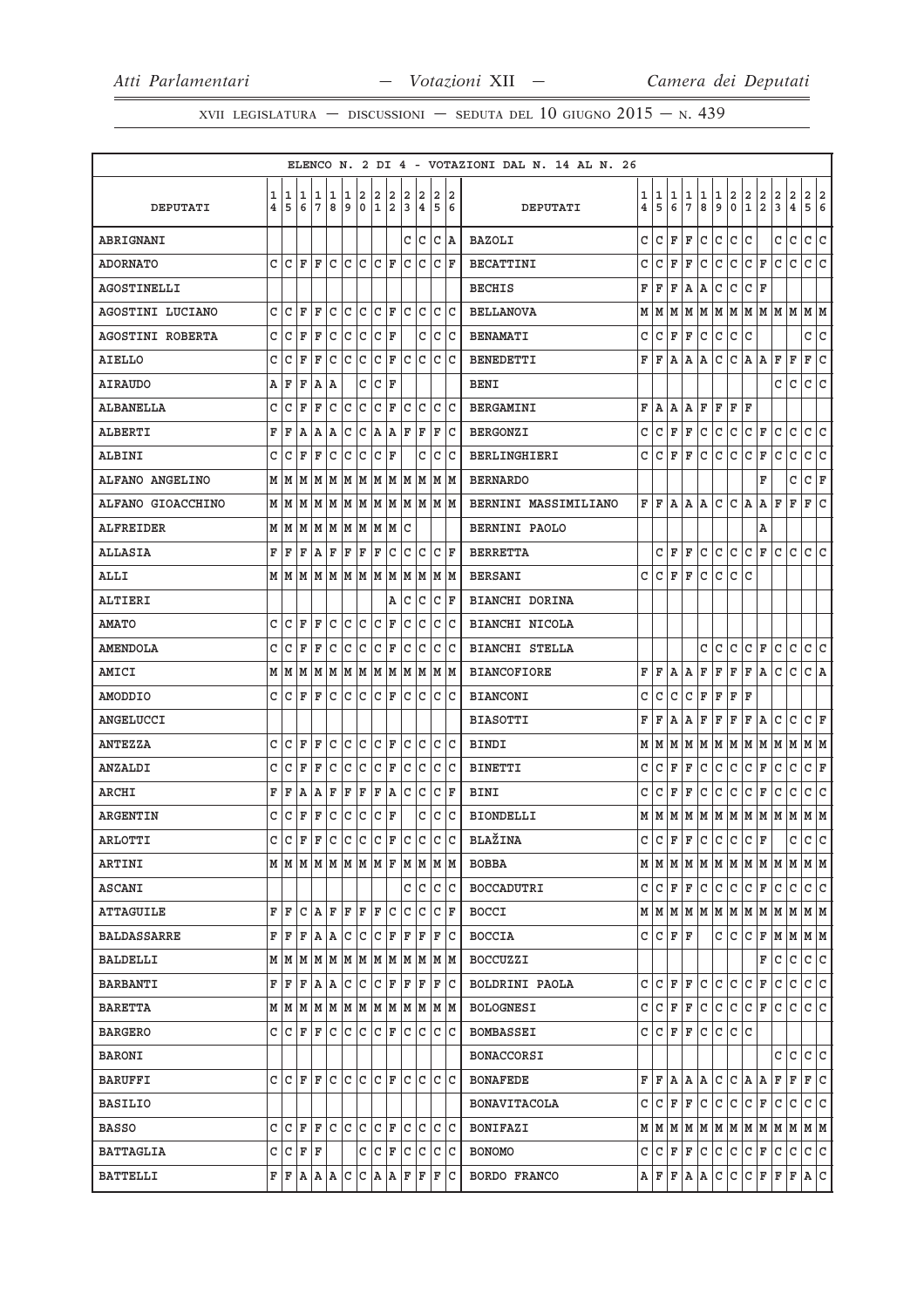XVII LEGISLATURA — DISCUSSIONI — SEDUTA DEL 10 GIUGNO  $2015$  – N. 439

|                      |                         |                     |              |         |              |                                  |            |                         |                    |                |                              |                |                        | ELENCO N. 2 DI 4 - VOTAZIONI DAL N. 14 AL N. 26 |   |              |     |                |              |              |                         |                                                              |                   |                |                         |                    |
|----------------------|-------------------------|---------------------|--------------|---------|--------------|----------------------------------|------------|-------------------------|--------------------|----------------|------------------------------|----------------|------------------------|-------------------------------------------------|---|--------------|-----|----------------|--------------|--------------|-------------------------|--------------------------------------------------------------|-------------------|----------------|-------------------------|--------------------|
|                      | 1                       | 1                   | 11           | 1       | 1            | 1                                | 2          | $\overline{\mathbf{2}}$ | 2                  | $\overline{a}$ | 2                            | $\overline{a}$ | 2                      |                                                 | 1 | 1            | 1   | 1              | 1            | 1            | $\overline{\mathbf{2}}$ |                                                              | 2                 | 2              | $\overline{\mathbf{c}}$ | 2<br>2             |
| DEPUTATI             | $\overline{\mathbf{4}}$ | 5                   | 6            | 7       | 8            | و ا                              | ۱o         | 1                       | 2                  | 3              | 4                            | 5              | 6                      | DEPUTATI                                        | 4 | 5            | 6   | $\overline{7}$ | 8            | 9            | $\mathbf 0$             | $\left  \begin{smallmatrix} 2 \ 1 \end{smallmatrix} \right.$ | 2                 | $\overline{3}$ | $\overline{\mathbf{4}}$ | 5<br>6             |
| <b>BORDO MICHELE</b> | C                       | C                   | F            | F       | c            | c c                              |            |                         | $ c _{\mathbf{F}}$ |                | $M$ $M$ $M$                  |                |                        | <b>CAPUA</b>                                    | C | $\mathtt{C}$ | F   | F              | $\mathtt{C}$ | c            | c                       | c                                                            | F                 | c              | $\mathtt{C}$            | $ c $ A            |
| <b>BORGHESE</b>      | F                       | F                   | F            | F       | F            | F                                | F          | F                       | A)                 |                | c c                          |                | c c                    | <b>CARBONE</b>                                  | М | M            | M   | M              |              |              |                         |                                                              | M   M   M   M   M |                | M                       | MM                 |
| <b>BORGHESI</b>      | F                       | F                   | C            | ١A      | F            | F                                | ΙF         | F                       | lc                 | lc.            | lc.                          |                | $ {\tt C}\> {\tt F}\>$ | CARDINALE                                       | C | C            | F   | ΙF             | C            | $\mathsf{C}$ | $\mathtt{C}$            | c                                                            | F                 | lc             | $\mathtt{C}$            | $\mathtt{C}$<br> c |
| <b>BORGHI</b>        | C                       | C                   | ΙF           | F       | $\mathtt{C}$ | c                                | c          | $ C $ F                 |                    |                | c c                          |                | c c                    | <b>CARELLA</b>                                  | C | C            | F   | F              | C            | $\mathsf{C}$ | $\mathtt{C}$            | c                                                            | F                 | lc             | $\mathtt{C}$            | c<br>$\mathtt{C}$  |
| BORLETTI DELL'ACQUA  |                         | MM                  | M            |         |              |                                  |            |                         |                    |                | M  M  M  M  M  M  M  M  M  M |                |                        | <b>CARFAGNA</b>                                 |   |              |     |                |              |              |                         |                                                              |                   |                |                         |                    |
| <b>BOSCHI</b>        |                         |                     |              |         |              |                                  |            |                         |                    |                | MMMMMMMMMMMMMM               |                |                        | CARIELLO                                        | F | F            | l A | Α              | Α            | $\mathtt{C}$ | $\mathtt{C}$            | A,                                                           | Α                 | F              | F                       | c<br>F             |
| <b>BOSCO</b>         |                         |                     |              |         |              |                                  |            |                         |                    |                |                              |                |                        | CARINELLI                                       | F | F            | l A | A              | Α            | $\mathtt{C}$ | $\mathtt{C}$            | A                                                            | ۱Ā.               | F              | F                       | c<br>F             |
| <b>BOSSA</b>         | C                       | $\mathsf{C}$        | F            | F       | c            | c c                              |            | $ c $ F                 |                    |                | c c                          |                | c c                    | CARLONI                                         | C | $\mathtt{C}$ | F   | F              | $\rm{C}$     | $\mathsf{C}$ | $\mathtt{C}$            | c                                                            | F                 |                |                         |                    |
| <b>BOSSI</b>         | F                       | F                   | C            | $A$ $F$ |              | F                                | ΙF         | F                       |                    |                | c c                          |                | $ c _F$                | CARNEVALI                                       |   |              |     |                |              |              | C                       | C                                                            | F                 | lc             | $\mathsf{C}$            | c<br> c            |
| <b>BRAGA</b>         |                         |                     |              |         |              |                                  |            |                         | F                  |                |                              |                |                        | CAROCCI                                         | C | C            | F   | $\mathbf F$    | C            | C            | C                       | C                                                            | $\mathbf F$       | C              | C                       | C<br>c             |
| BRAGANTINI MATTEO    | F                       | ΙF                  | $\mathtt{C}$ | AF      |              | F F                              |            | $ {\bf F} $             | c                  |                | c c                          |                | $ c _F$                | CARRA                                           | C | $\mathtt{C}$ | F   | F              | $\mathtt{C}$ | c            | c                       | c                                                            | F                 | lc.            | $\mathtt{C}$            | c<br>c.            |
| BRAGANTINI PAOLA     | C                       | C                   | F            | F       | $\mathtt{C}$ | lc                               | c          | c                       | F                  | $\mathtt{C}$   | lc                           |                | lc lc                  | CARRESCIA                                       | C | C            | F   | F              | C            | $\mathtt{C}$ | $\mathtt{C}$            | c                                                            | F                 | C              | C                       | c<br>c             |
| <b>BRAMBILLA</b>     |                         | M M                 | M            |         |              |                                  |            |                         |                    |                | M  M  M  M  M  M  M  M  M  M |                |                        | CARROZZA                                        | C | $\mathtt{C}$ | F   | F              | C            | $\mathtt{C}$ | $\mathtt{C}$            | c                                                            | F                 | c              | $\mathtt{C}$            | c<br>c             |
| <b>BRANDOLIN</b>     | C                       | C                   | $\mathbf F$  | F       | C            | c                                | c          | $ c $ F                 |                    |                | c c                          |                | c c                    | <b>CARUSO</b>                                   | C | C            | F   | F              | C            | C            | $\mathtt{C}$            | c                                                            |                   | C              | C                       | F<br>$\mathtt{C}$  |
| <b>BRATTI</b>        | М                       | lм                  | M            | M       | M            | M M                              |            |                         | MM                 |                | MM                           |                | MM                     | CASATI                                          | C | $\mathtt{C}$ | F   | F              | C            | $\mathtt{C}$ | $\mathsf{C}$            | c                                                            | F                 | c              | $\mathtt{C}$            | $\mathtt{C}$<br> c |
| <b>BRESCIA</b>       | F                       | F                   | A            | A A     |              | lc.                              | c          |                         | A A                | F              | ΙF                           | F              | c                      | <b>CASELLATO</b>                                | C | C            | F   | F              | С            | $\mathtt{C}$ | $\mathtt{C}$            | c                                                            | F                 | c              | C                       | c<br>c             |
| <b>BRESSA</b>        | М                       | lм                  | M            |         |              |                                  |            |                         |                    |                | M  M  M  M  M  M  M  M  M  M |                |                        | <b>CASERO</b>                                   |   | MM           | M   | lм             | M            |              | MMM                     |                                                              | M                 | M              | M                       | MM                 |
| <b>BRUGNEROTTO</b>   | F                       | F                   | A            | A A     |              | c c  <sub>A</sub>   <sub>A</sub> |            |                         |                    |                | F F                          |                | F C                    | CASO                                            |   |              |     |                |              |              |                         |                                                              | Α                 | F              | F                       | c<br>F             |
| <b>BRUNETTA</b>      | М                       | M                   | M            | M       |              |                                  |            |                         |                    |                | $ M M M $ M $ M M M $        |                | M M                    | <b>CASSANO</b>                                  | C | C            | F   | $\mathbf F$    | C            | $\mathsf{C}$ | c                       | c                                                            | F                 | C              | C                       | lc.<br>lc.         |
| <b>BRUNO</b>         | C                       | С                   | F            | F       | c            | c                                | c          | $ c $ F                 |                    |                | C A                          |                | c  a                   | <b>CASTELLI</b>                                 | F | F            | A   | A              | Α            | $\mathsf{C}$ | c                       | A.                                                           | ۱A                |                |                         |                    |
| BRUNO BOSSIO         | C                       | C                   | F            | F       | C            | c                                | c          | c                       |                    | C              | c                            |                | c c                    | CASTIELLO                                       |   |              |     |                |              |              |                         |                                                              |                   |                |                         |                    |
| <b>BUENO</b>         | C                       | C                   | F            | F       | C            | c                                | c          |                         | $ {\tt C}\, $ F    |                | A A                          |                | A  A                   | CASTIGLIONE                                     |   | MM           | M   | M              |              |              |                         |                                                              |                   |                |                         | м м м м м м м м м  |
| <b>BURTONE</b>       | C                       | C                   | F            | F       | C            | c                                | c          | c                       |                    | C              | c                            |                | c c                    | CASTRICONE                                      | C | $\mathtt{C}$ | F   | ΙF             | C            | $\mathtt{C}$ | $\mathtt{C}$            | c                                                            | F                 |                |                         | C                  |
| <b>BUSIN</b>         | F                       | F                   | C            | ١A      | F            | ΙF                               | ΙF         | F                       | c                  | lc.            | lc.                          |                | $ {\tt C}\, $ F        | CATALANO                                        | C | C            | F   | F              | C            | C            | $\mathtt{C}$            | l c                                                          | F                 | lc             | C                       | c<br> A            |
| <b>BUSINAROLO</b>    |                         |                     |              |         |              |                                  |            |                         |                    |                |                              |                |                        | <b>CATANIA</b>                                  | C | $\mathtt{C}$ | F   | F              | C            | $\mathtt{C}$ | c                       | c                                                            |                   | M              | M                       | MM                 |
| <b>BUSTO</b>         | F                       | ΙF                  | ١A           |         |              |                                  |            |                         |                    |                | A A C C A A F F              | ΙF             | lc                     | CATANOSO GENOESE                                | F | F            | l A | Α              | F            | $\mathbf F$  | F                       | F                                                            | ١A                |                |                         |                    |
| <b>BUTTIGLIONE</b>   |                         |                     |              |         |              |                                  |            |                         |                    |                |                              |                |                        | CAUSI                                           |   |              |     |                |              |              |                         |                                                              | F                 |                | C                       | c<br>lc.           |
| CALABRIA             |                         |                     |              |         |              |                                  |            |                         |                    |                | c c                          |                | C F                    | CAUSIN                                          | C | ГC           | F   | F              | $\mathtt{C}$ | lc.          | c                       | lc.                                                          | F                 | lc             | $\mathtt{C}$            | C F                |
| CALABRO'             |                         | C C F               |              | lF.     | lc.          | c c                              |            | $ C $ F                 |                    |                | C C                          |                | $ {\tt C}\> {\tt F}\>$ | <b>CECCONI</b>                                  | F | F            | A   | A              | Α            | C            | С                       | A                                                            | A                 | F              | F                       | c<br>F             |
| CAMANI               |                         | $C C F F C C C C F$ |              |         |              |                                  |            |                         |                    |                | c c c c                      |                |                        | <b>CENNI</b>                                    | C | C            | F   | F              | C            |              | C                       | $ C $ F                                                      |                   |                | C                       | $\mathtt{C}$       |
| CAMPANA              |                         |                     |              |         |              |                                  |            |                         | F                  |                | C C C C                      |                |                        | <b>CENSORE</b>                                  | c | C            | F   | F              | С            | lc.          | lc.                     | l c                                                          | ΙF                | C              | C                       | c<br>$\mathsf{C}$  |
| CANCELLERI           |                         | F F A               |              | A  A    |              |                                  | C  C  A  A |                         |                    |                |                              |                |                        | <b>CENTEMERO</b>                                |   | AA           | A   | A              | Α            | Α            | Α                       | A  A                                                         |                   |                |                         |                    |
| CANI                 | C                       | C                   | ΙF           | ΙF      | C            | C                                | lc.        |                         |                    |                |                              |                |                        | <b>CERA</b>                                     | c | C            | F   | F              | C            | C            | C                       | C                                                            | ΙF                |                |                         |                    |
| CAON                 | F                       | ΙF                  |              | C A F   |              | F F                              |            | F C                     |                    |                |                              |                |                        | CESARO ANTIMO                                   |   |              |     |                |              |              |                         |                                                              | F C               |                |                         | $ c c $ a          |
| CAPARINI             |                         | FF                  |              | C A F   |              | F F                              |            |                         |                    |                | F C M M C F                  |                |                        | CESARO LUIGI                                    |   |              |     |                |              |              |                         |                                                              |                   |                |                         |                    |
| CAPELLI              |                         |                     |              |         |              |                                  |            |                         |                    |                |                              |                |                        | CHAOUKI                                         | c | C            | F   | ΙF             | c            | C            | C                       | lc.                                                          | ΙF                |                |                         |                    |
| CAPEZZONE            |                         |                     |              |         |              |                                  |            |                         |                    |                |                              |                |                        | CHIARELLI                                       |   | A   A        |     | A A            | С            | lc.          | c                       |                                                              | F                 | Iс             | C                       | $ c _F$            |
| CAPODICASA           |                         |                     |              |         |              |                                  |            |                         |                    |                | C C C F C C C F C C C C C    |                |                        | CHIMIENTI                                       | F | F            | A   | A              | Α            | C            | C                       | A                                                            | Α                 | F              | $\mathbf F$             | lc.<br>F           |
| CAPONE               |                         | $C C F F C C C C F$ |              |         |              |                                  |            |                         |                    |                | c c c c                      |                |                        | CICCHITTO                                       |   |              |     |                |              |              |                         |                                                              |                   |                |                         |                    |
| CAPOZZOLO            |                         |                     |              |         |              |                                  |            |                         |                    |                |                              |                |                        | CIMBRO                                          | С | c            | F   | F              | C            | c            | c                       | c                                                            | F                 |                | с                       | $\mathtt{C}$       |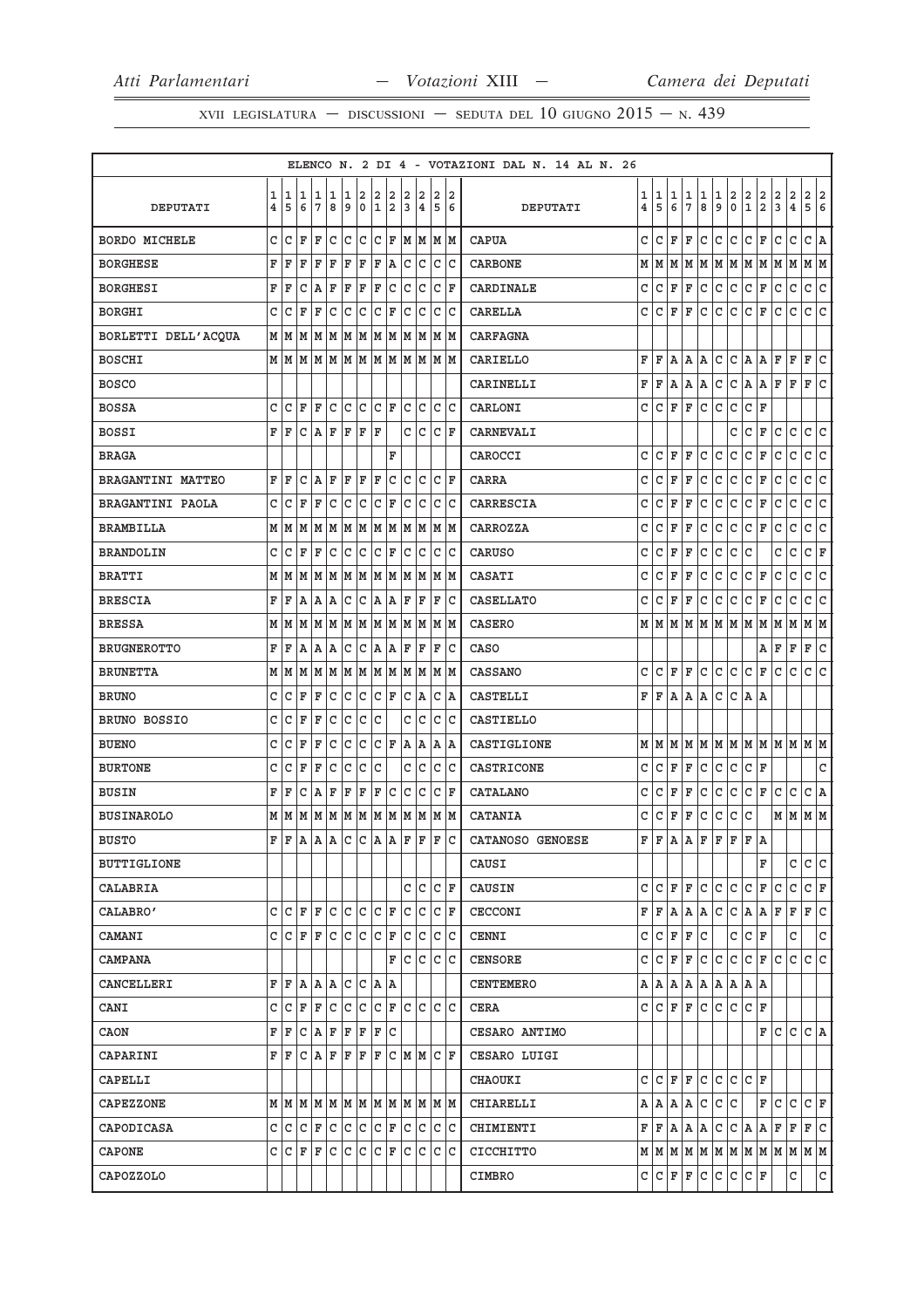XVII LEGISLATURA — DISCUSSIONI — SEDUTA DEL 10 GIUGNO  $2015 - N.439$ 

|                     |                |                                                                             |     |                        |               |               |     |                    |           |   |                               |   |               | ELENCO N. 2 DI 4 - VOTAZIONI DAL N. 14 AL N. 26 |   |         |     |                 |             |              |                |                                                              |         |     |                         |                                                                             |     |
|---------------------|----------------|-----------------------------------------------------------------------------|-----|------------------------|---------------|---------------|-----|--------------------|-----------|---|-------------------------------|---|---------------|-------------------------------------------------|---|---------|-----|-----------------|-------------|--------------|----------------|--------------------------------------------------------------|---------|-----|-------------------------|-----------------------------------------------------------------------------|-----|
|                     | 1              |                                                                             | 11  | 1  1                   |               | 12            |     | 2                  | 2         | 2 | 2                             |   | 22            |                                                 |   | 1 1     | 1   | 1               | 1           | 1            | $\overline{a}$ |                                                              | 2       | 2   | $\overline{2}$          | 2 2                                                                         |     |
| DEPUTATI            | $\overline{4}$ | 5                                                                           | 6   | 7                      | 8             | 9             | 0   | 1                  | 2         | 3 | 4                             |   | 56            | DEPUTATI                                        | 4 | 5       | 6   | $7\phantom{.0}$ | 8           | 9            | $\mathbf 0$    | $\left  \begin{smallmatrix} 2 \ 1 \end{smallmatrix} \right.$ | 2       | 3   | $\overline{\mathbf{4}}$ | 5                                                                           | 6   |
| CIMMINO             |                |                                                                             |     |                        |               |               |     |                    |           |   | F C C C A                     |   |               | DA VILLA                                        | F | ΙF      |     |                 | A A         | C            |                |                                                              | C A A F |     | lF.                     | F                                                                           | c   |
| CIPRINI             |                |                                                                             |     |                        |               |               |     |                    | C C A A F |   | F                             |   | F C           | DE GIROLAMO                                     | Α | Α       | A   | Α               | Α           | Α            | A              | ١A                                                           |         |     |                         |                                                                             |     |
| CIRACI'             |                |                                                                             |     |                        |               |               |     |                    |           |   | A   A   A   A                 |   |               | DEL BASSO DE CARO                               |   |         |     |                 |             |              |                |                                                              |         |     |                         |                                                                             |     |
| CIRIELLI            |                | $M$   $M$   $M$   $M$   $M$   $M$   $M$   $M$   $M$   $M$   $M$   $M$   $M$ |     |                        |               |               |     |                    |           |   |                               |   |               | DEL GROSSO                                      | F | F       | A   | Α               | Α           | C            | l C            | A                                                            | A       | F   | $\mathbf F$             | F                                                                           | c   |
| <b>CIVATI</b>       |                |                                                                             |     |                        |               |               |     |                    |           |   | F F F F C                     |   |               | DELLAI                                          | C | C       | F   | F               | С           | C            | lc.            | c                                                            | F       | C   | lc.                     | $ c $ F                                                                     |     |
| COCCIA              |                | $C C F F C C C C F$                                                         |     |                        |               |               |     |                    |           |   |                               |   |               | DELL'ARINGA                                     | С | C       | F   | F               | C           | lc.          | c              | c                                                            | F       | lc  | $\mathtt{C}$            | c.                                                                          | c   |
| COLANINNO           |                |                                                                             |     |                        |               |               |     |                    |           |   |                               |   |               | DELLA VALLE                                     | F | F       | A   | ΙA              |             |              | C              | lA.                                                          | A       | F   | F                       | F                                                                           | c   |
| COLLETTI            | F              | ΙF                                                                          | A   | A   A                  |               |               |     |                    |           |   | C C A A F F                   |   | F C           | DELL'ORCO                                       | F | F       | A   | ١A              |             |              |                | A   A                                                        |         | F   | F                       | F                                                                           | c   |
| COLONNESE           | F              | ΙF                                                                          | ΙF  |                        |               |               |     |                    |           |   | A A C C A A F F               | F | $ {\bf c}$    | DE LORENZIS                                     |   |         |     |                 |             |              |                |                                                              |         |     |                         |                                                                             |     |
| COMINARDI           | F              | ΙF                                                                          | A   | A A                    |               | lc.           | C A |                    |           |   | F F F                         |   | Iс            | DE MARIA                                        | C | C       | F   | ΙF              | C           | C            | C              | C                                                            | ΙF      |     |                         |                                                                             |     |
| COMINELLI           |                | CCFF                                                                        |     |                        | $ c c c c _F$ |               |     |                    |           |   |                               |   | C             | DE MENECH                                       | C | C       | F   | F               | С           | C            | l C            | c                                                            |         |     |                         | $F$ M M M M                                                                 |     |
| COPPOLA             |                | C C F                                                                       |     | l F                    |               |               |     |                    |           |   | c c c c F F c c c             |   |               | DE MICHELI                                      |   | M   M   | M   | M               |             |              |                |                                                              |         |     |                         | M M M M M M M M M                                                           |     |
| CORDA               |                |                                                                             |     |                        |               |               |     |                    |           |   |                               |   |               | DE MITA                                         | C | C       | l C | F               | l C         | c            | c              | c                                                            | F       | c   | c                       | $ c _{\mathbf{F}}$                                                          |     |
| CORSARO             |                | A   A   A   A   A   A   A                                                   |     |                        |               |               |     |                    |           |   |                               |   |               | DE ROSA                                         | Α | A       | A   |                 | Α           | C            | C              | A                                                            | A       | F   | $\mathbf F$             | F                                                                           | c   |
| COSCIA              |                | C C F                                                                       |     |                        |               |               |     |                    |           |   | F c c c F c c c c c c         |   |               | DI BATTISTA                                     | F | F       |     | A   A           | A           | lc.          | lc.            |                                                              | Α       |     |                         |                                                                             |     |
| <b>COSTA</b>        |                | $M$   $M$   $M$   $M$   $M$   $M$   $M$   $M$   $M$   $M$   $M$   $M$   $M$ |     |                        |               |               |     |                    |           |   |                               |   |               | DI BENEDETTO                                    |   |         |     |                 |             |              |                |                                                              |         |     |                         |                                                                             |     |
| COSTANTINO          |                | AF                                                                          | F   | A  A                   |               | c c           |     | C F                |           |   | F F                           |   | A C           | DIENI                                           |   |         |     |                 |             |              |                |                                                              |         |     |                         | $M$   $M$   $M$   $M$   $M$   $M$   $M$   $M$   $M$   $M$   $M$   $M$   $M$ |     |
| COVA                |                | CCFF                                                                        |     |                        | C C C F       |               |     |                    |           |   | c c c c                       |   |               | DI GIOIA                                        |   |         |     |                 |             |              |                |                                                              |         |     |                         | $M \mid M \mid M \mid M \mid M \mid M \mid M \mid M \mid M \mid M \mid M$   |     |
| COVELLO             |                |                                                                             |     |                        |               | c Ic          | ١c  | $ C $ F            |           |   | c c                           |   | c c           | DI LELLO                                        | c | C       | F   | F               | C           | C            | С              | l c                                                          | F       | F   | F                       | F                                                                           | lc. |
| COZZOLINO           |                | F F A A A C C A A F F F C                                                   |     |                        |               |               |     |                    |           |   |                               |   |               | DI MAIO LUIGI                                   | Т | т       | т   | т               | т           | т            | Г              | IΤ                                                           | IΤ      |     |                         | M M M M                                                                     |     |
| CRIMI'              | C              | C                                                                           | ΙF  | l F                    | lc.           | $ c c c _F$   |     |                    |           |   | c c c c                       |   |               | DI MAIO MARCO                                   | C | C       | F   | F               | С           | $\mathtt{C}$ | $\mathtt{C}$   | c                                                            | F       | C   | C                       | c                                                                           | c   |
| CRIMI               |                |                                                                             |     |                        |               |               |     |                    |           |   |                               |   |               | D'INCA'                                         | F | F       | A   | Α               | Α           | $\mathtt{C}$ | c              | A,                                                           | A       | F   | F                       | F                                                                           | c   |
| CRIPPA              | F              | ΙF                                                                          | lA. | A  A                   |               | c c           |     | A  A               |           |   |                               |   | F C           | D'INCECCO                                       | C | C       | F   | F               | c           | l c          | c              | c                                                            | F       | l c | $\mathsf{C}$            | lc.                                                                         | c   |
| CRIVELLARI          | c              | lC.                                                                         | ΙF  | ΙF                     | lc.           | lc.           | c   | $ C $ $\mathbf{F}$ |           |   | c c                           |   | c c           | DI SALVO                                        | c | C       | F   | F               | C           | C            | C              | lc.                                                          | F       | C   | l C                     | C                                                                           | lc. |
| <b>CULOTTA</b>      | c              | C F                                                                         |     | ΙF                     |               | $ c c c c _F$ |     |                    |           |   | c c c c                       |   |               | <b>DISTASO</b>                                  |   |         |     |                 |             |              |                |                                                              | А       |     |                         |                                                                             |     |
| <b>CUPERLO</b>      |                | C C F F                                                                     |     |                        | c c c c       |               |     |                    |           |   |                               |   | $ c\> c\> c $ | DI STEFANO FABRIZIO                             |   | F A     |     |                 | $A$ $R$ $F$ | lF.          | l F            | ΙF                                                           | ١A      |     |                         |                                                                             |     |
| CURRO'              | С              | C                                                                           |     | F F C                  |               | c c           |     | $ C $ $\mathbf{F}$ |           |   |                               |   |               | DI STEFANO MANLIO                               |   |         |     |                 |             |              |                |                                                              | AAF     |     | F                       | F                                                                           | c   |
| <b>DADONE</b>       | F              | ΙF                                                                          |     |                        |               |               |     |                    |           |   | A   A   C   C   A   A   F   F |   | F  C          | DI STEFANO MARCO                                | c | C       | F   | F               | c           | C            | C              | C                                                            | ΙF      |     |                         |                                                                             |     |
| DAGA                |                |                                                                             |     |                        |               |               |     |                    |           |   | FF                            |   | F C           | DI VITA                                         |   |         |     |                 |             |              |                |                                                              |         |     |                         |                                                                             |     |
| <b>D'AGOSTINO</b>   | c              |                                                                             |     | C  F  F  C  C  C  C  F |               |               |     |                    |           |   |                               |   |               | DONATI                                          |   |         |     |                 |             |              |                |                                                              |         |     |                         |                                                                             |     |
| <b>D'ALESSANDRO</b> | F              | ΙF                                                                          | l A | l A                    | F             | ΙF            | F   | F A                |           |   | IC IC IC IF                   |   |               | OTTAVIO                                         | C | C       | F   | F               | С           | C            | C              | l C                                                          | F       | C   | C                       | C                                                                           | lc. |
| D'ALIA              |                | $M$   $M$   $M$   $M$   $M$   $M$   $M$   $M$   $M$   $M$   $M$   $M$   $M$ |     |                        |               |               |     |                    |           |   |                               |   |               | <b>DURANTI</b>                                  | Α | F       | F   | A               | A           | l c          | c              | c                                                            | F       | ΙF  | $\mathbf F$             | A C                                                                         |     |
| DALLAI              | C              | lc.                                                                         | lF. | F                      | l C           | IC.           |     | C C F              |           |   |                               |   |               | D'UVA                                           | F | F       | Α   | Α               | Α           | C            | C              | lA.                                                          | A       | F   | F                       | F                                                                           | С   |
| DALL'OSSO           | F              | F A                                                                         |     |                        |               |               |     |                    |           |   | A A C C A A F F F C           |   |               | <b>EPIFANI</b>                                  |   |         |     | M M M M         |             |              |                |                                                              |         |     |                         | M M M M M M M M M                                                           |     |
| DAL MORO            | C              | lс                                                                          | ΙF  | ΙF                     | lc            | c c           |     | C F                |           |   | C C C C                       |   |               | ERMINI                                          | C | C       | F   | F               | C           | C            | c              | c                                                            | F       | c   | C                       | c.                                                                          | c   |
| <b>D'AMBROSIO</b>   | F              | ΙF                                                                          | ١A  | lA.                    | ١A            | lC.           | lC. | A  A               |           |   | F  F  F                       |   |               | FABBRI                                          | C | C       | F   | F               | С           | C            | C              | C                                                            | F       | C   | C                       | lc.                                                                         | c   |
| <b>DAMBRUOSO</b>    |                | $M$   $M$   $M$   $M$   $M$   $M$   $M$   $M$   $M$   $C$   $C$   $A$       |     |                        |               |               |     |                    |           |   |                               |   |               | <b>FAENZI</b>                                   | F | F       |     | A A             | F           | F            |                |                                                              | F F A C |     | Iс                      | $ C $ F                                                                     |     |
| <b>DAMIANO</b>      |                | $M$   $M$   $M$   $M$   $M$   $M$   $M$   $M$   $M$   $M$   $M$   $M$   $M$ |     |                        |               |               |     |                    |           |   |                               |   |               | <b>FALCONE</b>                                  | C | C       | F   | F               | с           | с            | C              | l C                                                          | ΙF      |     |                         |                                                                             |     |
| <b>D'ARIENZO</b>    |                | C C F F C C C C F C C C C                                                   |     |                        |               |               |     |                    |           |   |                               |   |               | FAMIGLIETTI                                     | C | $ C $ F |     | F               | C           | c            | c              | c                                                            | F       | lc. | lc.                     | c c                                                                         |     |
| D'ATTORRE           |                | C C                                                                         | F F |                        |               | С             | ∣c. | $ C $ F            |           |   | C C C C                       |   |               | <b>FANTINATI</b>                                | F | F       | A   | Α               | Α           | с            | C              | ΙA                                                           |         | F   | F                       | F C                                                                         |     |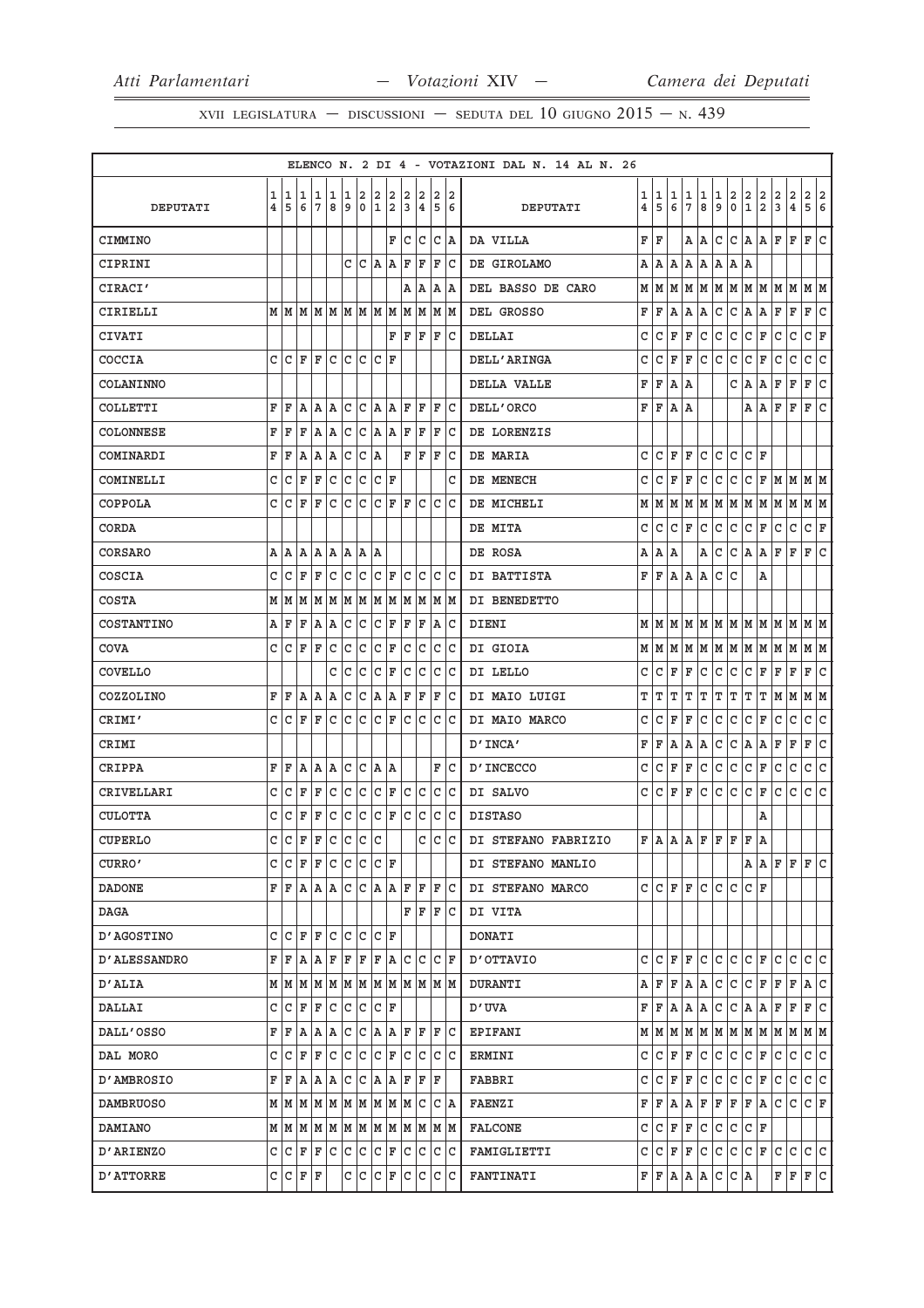XVII LEGISLATURA — DISCUSSIONI — SEDUTA DEL 10 GIUGNO  $2015$  – N. 439

|                      |        |           |             |                              |             |        |                  |                   |                                       |              |        |        |         | ELENCO N. 2 DI 4 - VOTAZIONI DAL N. 14 AL N. 26 |        |        |        |                         |         |              |                        |                                                              |                     |               |               |                    |                |
|----------------------|--------|-----------|-------------|------------------------------|-------------|--------|------------------|-------------------|---------------------------------------|--------------|--------|--------|---------|-------------------------------------------------|--------|--------|--------|-------------------------|---------|--------------|------------------------|--------------------------------------------------------------|---------------------|---------------|---------------|--------------------|----------------|
| DEPUTATI             | 1<br>4 | 1<br>5    | 11<br>6     | 1<br>$7\phantom{.0}$         | 1<br>8      | 1<br>9 | 2<br>$\mathbf 0$ | 2<br>$\mathbf{1}$ | 2<br>2                                | 2<br>3       | 2<br>4 | 2<br>5 | 12<br>6 | DEPUTATI                                        | 1<br>4 | 1<br>5 | 1<br>6 | 1<br>$\overline{7}$     | 1<br>8  | 1<br>9       | 2<br>$\mathbf 0$       | $\left  \begin{smallmatrix} 2 \ 1 \end{smallmatrix} \right.$ | $\frac{2}{2}$       | $\frac{2}{3}$ | $\frac{2}{4}$ | 2<br>5             | $\frac{2}{6}$  |
| <b>FANUCCI</b>       | C      | C         | ΙF          | F                            | l C         | lc.    | lc               | $ {\tt C}\, $ F   |                                       | lc.          | lc.    |        | c  c    | GALLI GIAMPAOLO                                 | c      | С      | F      | F                       | C       |              | C                      | C                                                            | F                   | C             | $\mathtt{C}$  | lc.                | lc.            |
| <b>FARAONE</b>       | M      | M         | M           | M                            | M           | M      | lм               |                   | M M                                   |              | MM     |        | M  M    | GALLINELLA                                      |        |        |        |                         |         |              |                        |                                                              |                     |               |               |                    |                |
| FARINA DANIELE       | Α      |           | F           | A                            | ١A          | C      | C                | C                 | F                                     | F            | F      |        | A  C    | GALLO LUIGI                                     | F      | F      | Α      | Α                       | Α       | C            | lc.                    | A                                                            | Α                   | F             | $\mathbf F$   | F                  | C              |
| <b>FARINA GIANNI</b> | C      | C         | F           | F                            | C           | C      | C                | C                 | F                                     | lc.          | lc.    |        | c c     | GALLO RICCARDO                                  | F      | Α      | Α      | Α                       | F       | F            | F                      | F                                                            | F                   | C             | $\mathtt{C}$  | C                  | F              |
| <b>FASSINA</b>       | C      | C         | F           | F                            | C           | c      | C                | C                 | ΙF                                    |              |        |        |         | <b>GALPERTI</b>                                 | C      | C      |        | $\mathbf F$             | C       | C            | C                      | C                                                            | F                   | C             | C             | C                  | c              |
| FAUTTILLI            | C      | C         | F           | ΙF                           | C           | lc.    | lc.              | $ c _F$           |                                       | C            |        | lc Ic  |         | GANDOLFI                                        | C      | С      | F      | F                       | С       | C            | l C                    | c                                                            | F                   | F             | F             |                    | $\mathtt{C}$   |
| <b>FAVA</b>          | Α      | F         | F           | A                            | Α           | С      | C                | C                 | F                                     | ΙF           | ΙF     | F      | ١c      | GARAVINI                                        | C      | С      | F      | F                       | С       | C            | C                      | C                                                            | F                   | C             | С             | C                  | C              |
| FEDI                 | C      | C         | F           | ΙF                           | C           | C      | C                | C                 | F                                     | C            | lc     |        | C C     | GARNERO SANTANCHE'                              | F      | F      | Α      | Α                       | F       | F            | F                      | F                                                            | A                   |               |               |                    |                |
| FEDRIGA              | М      | M         | M           | M                            | M           |        | MMMM             |                   |                                       | C            | c      | C      | ١F      | <b>GAROFALO</b>                                 | C      | C      | F      | F                       | C       | C            | lc.                    | l c                                                          | F                   |               |               | C                  | F              |
| FERRANTI             | C      | С         | F           | ΙF                           | C           |        |                  |                   | F                                     |              | M M    |        | M M     | GAROFANI                                        | C      | C      |        | $\overline{\mathbf{F}}$ | C       | $\mathsf{C}$ | C                      | lc                                                           | F                   | C             | C             | $\mathtt{C}$       | $\overline{c}$ |
| <b>FERRARA</b>       | М      | lм        | M           |                              |             |        |                  |                   | M M M M M M                           |              | MMMM   |        |         | GASPARINI                                       | C      | C      | ΙF     | F                       | С       | C            | C                      | C                                                            | F                   | C             | C             | С                  | c              |
| FERRARESI            | F      | F         | A           | ١A                           | A           | С      | С                | lA.               | lA.                                   | ΙF           | ΙF     | F      | ΙC      | <b>GEBHARD</b>                                  | C      | C      | F      | F                       | С       | C            | C                      | C                                                            | F                   | C             | C             | C                  | c              |
| FERRARI              |        | CCF       |             | ΙF                           | C           | c c    |                  | $ C $ F           |                                       |              | C C    |        | C C     | GELLI                                           | С      | С      | F      | F                       | C       | l C          | c                      | lc.                                                          | F                   | l C           | $\mathtt{C}$  | C                  | c              |
| <b>FERRO</b>         |        |           | F           | ΙF                           | C           | C      | C                | C                 | F                                     | C            | C      | С      | ١c      | GELMINI                                         | F      | F      | Α      | Α                       | F       | F            | F                      | F                                                            | А                   | С             | С             | С                  | F              |
| <b>FIANO</b>         | C      | C         | ΙF          | ΙF                           | С           | C      | C                |                   | C F                                   | $\mathtt{C}$ | lc     |        | C C     | <b>GENOVESE</b>                                 |        |        |        |                         |         |              |                        |                                                              |                     |               |               |                    |                |
| FICO                 |        | M   M   M |             | M M M M M M                  |             |        |                  |                   |                                       |              | M M    |        | MM      | GENTILONI SILVERI                               | M      | lм     | M      | M                       |         |              | MMMMM                  |                                                              |                     | lм            | lм            | M M                |                |
| <b>FIORIO</b>        |        |           |             |                              |             |        |                  |                   |                                       | С            | IС     |        | c c     | GHIZZONI                                        | C      | C      | F      | F                       | C       | C            | lc.                    | l c                                                          | F                   | C             | C             | $\mathtt{C}$       | c              |
| <b>FIORONI</b>       |        |           |             |                              |             |        |                  |                   |                                       |              |        |        |         | <b>GIACHETTI</b>                                | C      | C      | F      | F                       | С       | C            | C                      | c                                                            | F                   | Г             | т             | т                  | İΤ             |
| FITZGERALD NISSOLI   |        |           |             |                              |             |        |                  |                   |                                       |              |        |        |         | <b>GIACOBBE</b>                                 | C      | C      | F      | F                       | C       | C            | C                      | C                                                            | F                   | C             | С             | C                  | C              |
| FOLINO               |        | c Ic      | l F         | F                            | C           |        | c c              | $ C $ F           |                                       |              | lc Ic  |        | lc Ic   | GIACOMELLI                                      | М      | M      | M      | M                       | M       | M            |                        |                                                              | $M$ $M$ $M$ $M$ $M$ |               |               | MM                 |                |
| FONTANA CINZIA MARIA | C      | C         | F           | ΙF                           | C           | C      | C                | C                 | F                                     | C            | C      | С      | ∣c      | GIACOMONI                                       | F      | F      | F      | F                       | F       | F            | F                      | ΙF                                                           |                     |               |               |                    |                |
| FONTANA GREGORIO     | М      | M         | M           | M                            | lм          |        | MM               |                   | M M                                   | С            | lc     |        | C F     | <b>GIAMMANCO</b>                                | F      | F      | Α      | Α                       | F       | F            | F                      | F                                                            | A                   | l C           | $\mathtt{C}$  | C A                |                |
| FONTANELLI           | М      | M         | lм          | MM                           |             |        | MM               |                   | MM                                    |              | MM     |        | M M     | GIGLI                                           | C      | C      | F      | F                       | lc.     | $\mathtt{C}$ | c                      | c                                                            | F                   | lc.           | $\mathtt{C}$  | $ c _{\mathbf{F}}$ |                |
| FORMISANO            |        | M   M     | M           | M  M  M  M  M  M  M  M  M  M |             |        |                  |                   |                                       |              |        |        |         | <b>GINATO</b>                                   |        |        |        |                         |         |              |                        |                                                              |                     |               |               |                    |                |
| FOSSATI              | С      | C         | F           | F                            | С           | lc.    | c                | C F               |                                       |              | C      |        | С       | <b>GINEFRA</b>                                  | c      | C      | F      | F                       | c.      | l C          | c                      | c                                                            | F                   | C             | c             | c c                |                |
| <b>FRACCARO</b>      | F      | ΙF        | A           | A                            |             |        | A C C A A        |                   |                                       | ΙF           | F      | ΙF     | lc      | <b>GINOBLE</b>                                  | C      | lc.    | F      | F                       | lc.     | c            | c                      | c                                                            | F                   | lc.           | lc.           | c c                |                |
| FRAGOMELI            | C      |           | $C$ $F$ $F$ |                              |             |        |                  |                   | C C C F C C C C                       |              |        |        |         | GIORDANO GIANCARLO                              | Α      | lF.    | F      | A                       | A       | С            | lc.                    | С                                                            | F                   | F             | F             | A  C               |                |
| FRANCESCHINI         |        |           |             | MMMMMMMMMMMMMMM              |             |        |                  |                   |                                       |              |        |        |         | GIORDANO SILVIA                                 | F      |        | A      | A                       | l A     | C            | lc.                    | A   A                                                        |                     | lF.           | F             | F                  | c              |
| FRATOIANNI           |        |           |             |                              |             |        |                  |                   |                                       |              |        |        |         | GIORGETTI ALBERTO                               | F      | A      | A  A   |                         |         |              | ${\tt F} \mid {\tt F}$ |                                                              |                     |               |               |                    |                |
| FREGOLENT            | C      | C         | ΙF          | F                            | lc.         | lc Ic  |                  | C  F              |                                       |              |        |        |         | GIORGETTI GIANCARLO                             | F      | lF.    |        |                         | C A F F |              | F F                    |                                                              | lc.                 | lc.           | $\mathtt{C}$  | $ c _{\mathbb{F}}$ |                |
| <b>FRUSONE</b>       | А      | F         | ١A          | ١A                           | A           | lc     | lc.              | IA IA             |                                       |              |        |        |         | GIORGIS                                         |        | c      | lF.    | lF.                     | C       | C            | lc.                    | С                                                            | lF.                 | C             | C             | c c                |                |
| <b>FUCCI</b>         | F      | F         | F           | ΙA                           | F           | ΙF     | F  F             |                   |                                       |              | CCCF   |        |         | GITTI                                           |        |        |        |                         |         |              |                        |                                                              |                     |               |               |                    |                |
| <b>FURNARI</b>       | А      | F         | ۱A          | F                            | ΙA          |        | C  C  A  A       |                   |                                       |              | A  A   |        | A  A    | GIULIANI                                        | c      | C      | F      | F                       | C       | C            | C                      | С                                                            | F                   | C             | C             | C                  | lC.            |
| FUSILLI              | c      |           | $ C $ F     | ΙF                           | $ {\bf c} $ |        | c c              |                   | $ C $ $\mathbf{F}$ $ C $ $\mathbf{C}$ |              |        |        | C C     | GIULIETTI                                       |        | c      | F      | F                       |         | c c          | C C F                  |                                                              |                     | lc.           | c             | c c                |                |
| GADDA                | C      | С         | ΙF          | F                            | С           | lc     | c                | lc.               | F                                     | IС           | lC.    |        | c c     | <b>GNECCHI</b>                                  | C      | С      | F      | F                       | C       | C            | lc.                    | lc.                                                          | F                   | lc.           | C             | c c                |                |
| <b>GAGNARLI</b>      | F      |           |             | F A A C C A A F F            |             |        |                  |                   |                                       |              |        |        | F  C    | GOZI                                            | c      | C      | lF.    | lF.                     | lc.     | lc.          | lc.                    | lc.                                                          |                     |               | F M M M M     |                    |                |
| GALAN                |        |           |             |                              |             |        |                  |                   |                                       |              |        |        |         | GRANDE                                          |        |        |        |                         |         |              |                        |                                                              |                     |               |               |                    |                |
| GALATI               | F      | ΙF        | ΙF          | F F                          |             |        | $F$ $F$ $F$      |                   |                                       |              |        |        |         | GRASSI                                          | C      | C      | F      | lF.                     | C       | C            | lc.                    | IC IF                                                        |                     | lc.           | C             | lc Ic              |                |
| GALGANO              |        |           |             | $C C F F C C C C F C C C A$  |             |        |                  |                   |                                       |              |        |        |         | GRECO                                           | C      | C F F  |        |                         | C       | c            | lc.                    | C F                                                          |                     |               |               |                    |                |
| GALLI CARLO          |        | C C       | F           | F                            | с           | C      | C C F            |                   |                                       |              | C C    |        | C C     | GREGORI                                         | с      | C      | F      | F                       | c       | C            | c                      | $ C $ F                                                      |                     |               |               |                    |                |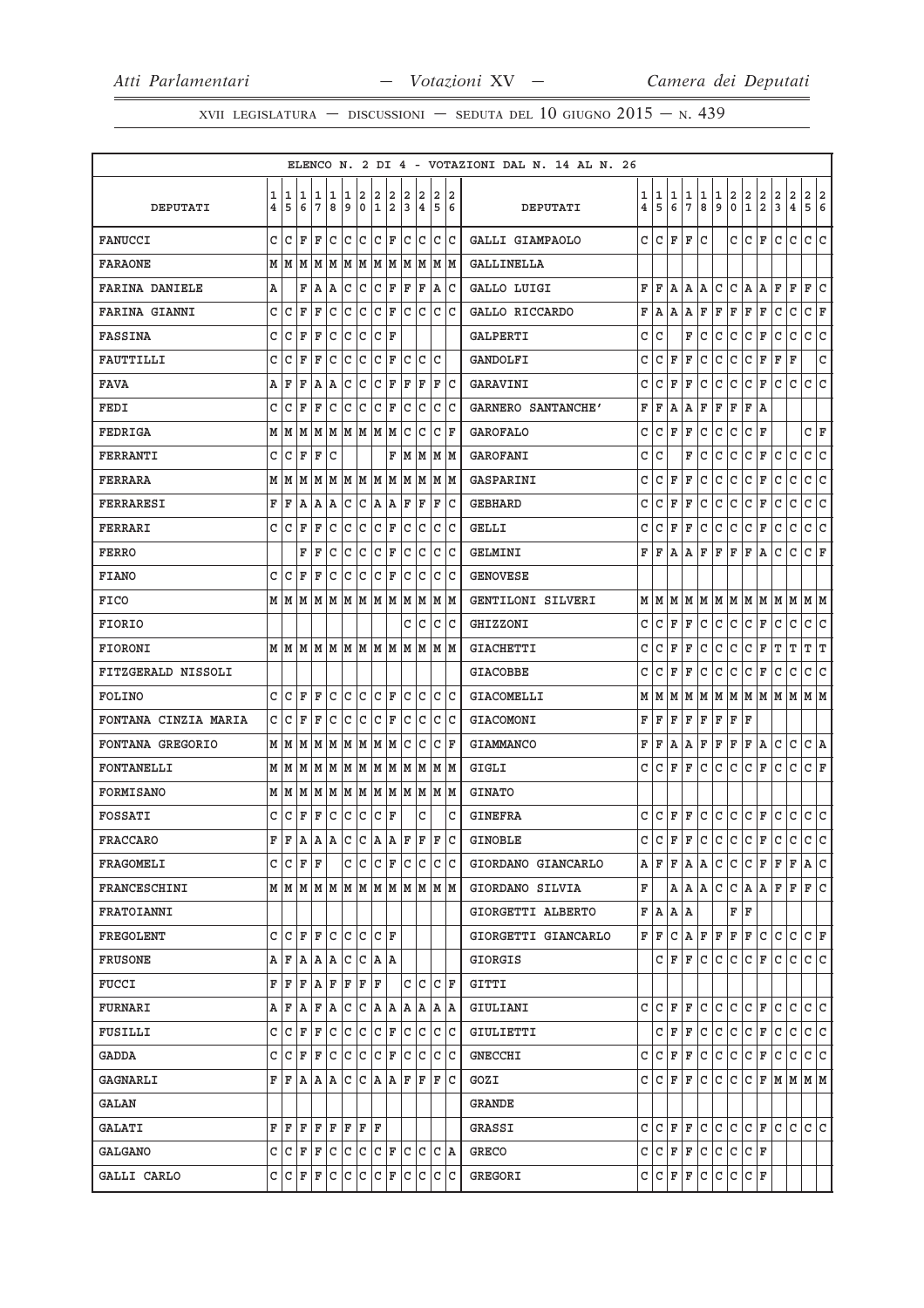XVII LEGISLATURA — DISCUSSIONI — SEDUTA DEL 10 GIUGNO  $2015$  – N. 439

|                         |                         |           |                   |                                                                                                                                   |               |        |              |                    |                   |               |                 |               |                         | ELENCO N. 2 DI 4 - VOTAZIONI DAL N. 14 AL N. 26 |                         |              |                 |                         |              |              |               |                                                              |               |               |              |                                                     |                         |
|-------------------------|-------------------------|-----------|-------------------|-----------------------------------------------------------------------------------------------------------------------------------|---------------|--------|--------------|--------------------|-------------------|---------------|-----------------|---------------|-------------------------|-------------------------------------------------|-------------------------|--------------|-----------------|-------------------------|--------------|--------------|---------------|--------------------------------------------------------------|---------------|---------------|--------------|-----------------------------------------------------|-------------------------|
|                         | 1                       | 1<br>5    | $\mathbf{1}$<br>6 | 1<br>$\overline{7}$                                                                                                               | $\frac{1}{8}$ | 1<br>9 | $\Big _0^2$  | $\frac{2}{1}$      | $\frac{2}{2}$     | $\frac{2}{3}$ | $\frac{2}{4}$   | $\frac{2}{5}$ | 2<br>6                  |                                                 | 1                       | 1<br>5       | 1<br>$\epsilon$ | 1<br>$\overline{7}$     | 1<br>8       | 1<br>9       | $\frac{2}{0}$ | $\left  \begin{smallmatrix} 2 \ 1 \end{smallmatrix} \right $ | $\frac{2}{2}$ | $\frac{2}{3}$ | $_4^2$       | $\begin{array}{ c c }\n2 & 2 \\ 5 & 6\n\end{array}$ |                         |
| <b>DEPUTATI</b>         | $\overline{\mathbf{4}}$ |           |                   |                                                                                                                                   |               |        |              |                    |                   |               |                 |               |                         | DEPUTATI                                        | $\overline{\mathbf{4}}$ |              |                 |                         |              |              |               |                                                              |               |               |              |                                                     |                         |
| <b>GRIBAUDO</b>         | C                       | C         | F                 | F C                                                                                                                               |               | c c    |              | $ c _{\mathbf{F}}$ |                   |               |                 |               |                         | <b>LORENZIN</b>                                 |                         | мIм          |                 |                         |              |              |               |                                                              |               |               |              |                                                     |                         |
| <b>GRILLO</b>           | F                       | F         | A  A              |                                                                                                                                   |               |        |              |                    | A                 | l F           | l F             |               | C                       | LOSACCO                                         | M                       | M            | M               | M                       | M            |              |               | $ M M $ M $ M$                                               |               |               | lм           | MM                                                  |                         |
| GRIMOLDI                |                         |           |                   |                                                                                                                                   |               |        |              |                    |                   |               |                 |               |                         | LOTTI                                           |                         | мIм          | M               | M                       | MM           |              | MM            |                                                              | M             | M             | M            | MM                                                  |                         |
| <b>GUERINI GIUSEPPE</b> | C                       | C         | ΙF                | F                                                                                                                                 | C             | lc.    | c            | $ c _{\mathbf{F}}$ |                   |               | c c             |               | c c                     | LUPI                                            | М                       | M            |                 | MM                      |              |              |               | M M M M                                                      |               | c             | $\mathtt{C}$ | $ c _{\mathbf{F}}$                                  |                         |
| GUERINI LORENZO         | C                       | C         | $\mathbf F$       | F                                                                                                                                 | C             | c      | c            | lc                 |                   |               |                 |               |                         | LUPO                                            | F                       | F            | A               | $\, {\bf A}$            | Α            | C            | c             | A.                                                           | Α             | F             | F            | F                                                   | c                       |
| <b>GUERRA</b>           |                         |           | M M M             | $\mathbf{M}$ $\mathbf{M}$ $\mathbf{M}$ $\mathbf{M}$ $\mathbf{M}$ $\mathbf{M}$ $\mathbf{M}$ $\mathbf{M}$ $\mathbf{M}$ $\mathbf{M}$ |               |        |              |                    |                   |               |                 |               |                         | MADIA                                           | М                       | M            | M               | M                       | MM           |              |               | M M M                                                        |               |               | M            | MM                                                  |                         |
| <b>GUIDESI</b>          | F                       | F         | С                 | A                                                                                                                                 | F             | F      | F            | F                  | lc.               |               |                 |               |                         | MAESTRI                                         | C                       | c            | F               | F                       | C            | $\mathtt{C}$ | c             | c                                                            | F             |               | С            | c.                                                  | c                       |
| <b>GULLO</b>            |                         |           |                   |                                                                                                                                   |               |        |              |                    |                   |               |                 |               |                         | MAGORNO                                         | C                       | $\mathtt{C}$ | F               | F                       | c.           | $\mathtt{C}$ | c             | c                                                            | F             | lc.           | $\mathtt{C}$ | c                                                   | c                       |
| <b>GUTGELD</b>          | C                       | C         | F                 | F                                                                                                                                 | C             | C      | lc           | c                  | ΙF                | C             | lc              |               | lc lc                   | <b>MAIETTA</b>                                  | F                       | F            | F               | A                       | F            | F            | F             | F                                                            | $\mathtt{C}$  |               |              |                                                     |                         |
| <b>IACONO</b>           | C                       | C         | ΙF                | F                                                                                                                                 | C             | C      | C            | $\mathtt{C}$       | ΙF                |               |                 |               | C                       | MALISANI                                        | C                       | $\mathtt{C}$ | F               | $\overline{\mathbf{F}}$ | $\mathtt{C}$ | $\mathtt{C}$ | c             | c                                                            | F             |               | C            | c.                                                  | $\overline{\mathsf{C}}$ |
| IANNUZZI CRISTIAN       | F                       | F         | A                 | A                                                                                                                                 | lA.           | c      | c            | A A                |                   |               | F   F           | F             | Iс                      | MALPEZZI                                        | C                       | C            | F               | F                       | lc.          | $\mathtt{C}$ | c             | c                                                            | F             | lc.           | $\mathtt{C}$ |                                                     | $\mathtt{C}$            |
| IANNUZZI TINO           | C                       | C         | F                 | F                                                                                                                                 | C             | lc     | С            | c                  | F                 | C             | l C             |               | c c                     | MANCIULLI                                       | М                       | M            | M               | M                       | M            | M            | M             | M                                                            | M             | M             | М            | M M                                                 |                         |
| <b>IMPEGNO</b>          |                         |           |                   |                                                                                                                                   |               |        |              |                    | F                 |               | lc lc           |               | c c                     | MANFREDI                                        | C                       | lc.          | F               | F                       | c.           | c            | c             | c                                                            | F             | c             | $\mathtt{C}$ | c                                                   | c                       |
| <b>INCERTI</b>          | C                       | C         | F                 | F                                                                                                                                 | C             | C      | C            | C                  | ΙF                |               |                 |               |                         | MANNINO                                         |                         | MM           |                 | MM                      |              |              | M M M M       |                                                              | MM            |               | М            | M M                                                 |                         |
| INVERNIZZI              | F                       | F         | C                 | $A$ F                                                                                                                             |               | F      | F            | F                  | c                 |               | c c             |               | $ c _{\mathbf{F}}$      | <b>MANTERO</b>                                  |                         |              |                 |                         |              |              |               |                                                              |               |               |              |                                                     |                         |
| IORI                    | C                       | C         | ΙF                |                                                                                                                                   | C             | c      | $\mathtt{C}$ | $\mathtt{C}$       | F                 | c             | lc              |               | $ {\rm c}\, {\rm c}\, $ | <b>MANZI</b>                                    | C                       | C            | F               | F                       | $\mathtt{C}$ | $\mathtt{C}$ | c             | c                                                            | F             | lc.           | $\mathtt{C}$ | $\mathtt{C}$                                        | c                       |
| KRONBICHLER             | Α                       | F         | F                 | A                                                                                                                                 | A             | C      | C            | C                  | F                 | F             | F               | lA.           | ΙC                      | MARANTELLI                                      | C                       | <b>c</b>     | F               | $\overline{\mathbf{F}}$ | c            | $\mathtt{C}$ | c             | c                                                            | F             | c             | $\mathtt{C}$ | $\mathtt{C}$                                        | c                       |
| L'ABBATE                |                         |           |                   |                                                                                                                                   |               |        |              |                    |                   |               |                 |               |                         | MARAZZITI                                       | М                       | lм           | M               | M                       |              |              |               | M   M   M   M   M   M                                        |               |               |              | MM                                                  |                         |
| LABRIOLA                | F                       | F         | A                 | F                                                                                                                                 | A             | A      | C            |                    | A A               | F             | ΙF              | F             | lc                      | <b>MARCHETTI</b>                                | C                       | c            | F               | $\mathbf F$             | C            | $\mathtt{C}$ | c.            | c                                                            | F             | lc.           | $\mathtt{C}$ | lc.                                                 | c                       |
| LACQUANITI              | C                       | lc.       | ΙF                | F                                                                                                                                 | lc.           |        | c c          | $ C $ F            |                   |               | $\mathtt{C}$    |               | c c                     | MARCHI                                          | С                       | $\mathtt{C}$ | F               | F                       | $\mathtt{C}$ | $\mathtt{C}$ | c             | c                                                            | F             | c             | $\mathtt{C}$ | $\mathtt{C}$                                        | c                       |
| LAFFRANCO               | А                       | ١A        | ١A                | A A                                                                                                                               |               | A      | A            | A                  |                   | C             | lc              | C             | ١F                      | MARCOLIN                                        | F                       | F            | C               | Α                       | F            | F            | F             | F                                                            | C             | lc.           | $\mathtt{C}$ | C                                                   | F                       |
| LAFORGIA                | C                       | C         | F                 | F                                                                                                                                 | c             | c      | c            |                    | C F               |               | C               |               | c c                     | <b>MARCON</b>                                   | Α                       | $\mathbf F$  | F               | A                       | A            | $\mathtt{C}$ | c             | c                                                            | F             | F             | $\mathbf F$  | A                                                   | $\overline{\mathsf{C}}$ |
| <b>LAINATI</b>          | F                       | A         | A                 | A                                                                                                                                 | F             | F      | F            | F                  | A                 | c             | lc              |               | C  F                    | <b>MARGUERETTAZ</b>                             | C                       | C            | F               | $\mathbb F$             | c            | $\mathtt{C}$ | c             | c                                                            | F             | c             | $\mathtt{C}$ | c.                                                  | F                       |
| LA MARCA                |                         |           |                   |                                                                                                                                   |               |        |              |                    |                   | C             | Iс              |               | C C                     | <b>MARIANI</b>                                  | C                       | $\mathtt{C}$ | F               | F                       | lc.          |              | C             | c                                                            | F             |               |              |                                                     |                         |
| LA RUSSA                |                         |           |                   |                                                                                                                                   |               |        |              |                    |                   |               |                 |               |                         | MARIANO                                         | С                       | c            | c               | F                       | c.           | c            | c             | c                                                            | F             | c             | c            | c c                                                 |                         |
| <b>LATRONICO</b>        |                         | A   A   A |                   |                                                                                                                                   |               |        |              |                    | F F F F A C C C F |               |                 |               |                         | MAROTTA                                         | F                       | ΙF           | F               | F                       | F            | F            | F             | F                                                            | A             | c             | c            | $ c _{\mathbb{F}}$                                  |                         |
| LATTUCA                 |                         |           |                   | $C  C  F  F  C  C  C$                                                                                                             |               |        |              | C F                |                   | C             | IС              |               | c c                     | MARROCU                                         |                         |              |                 |                         |              |              |               |                                                              |               |               |              |                                                     |                         |
| LAURICELLA              |                         |           |                   |                                                                                                                                   |               |        |              | C                  | ΙF                | С             | lc              |               | c  c                    | MARRONI                                         |                         |              |                 |                         |              |              |               |                                                              |               | С             | С            | C                                                   | lc.                     |
| LAVAGNO                 | C                       | lc.       | ΙF                | F                                                                                                                                 | lc            | lc.    | c            |                    | C F               | Ιc            |                 |               | C                       | MARTELLA                                        |                         |              |                 | F                       | C            | C            | lc.           | c                                                            | F             | C             | C            | c c                                                 |                         |
| LENZI                   | C                       | lc.       | l F               | F                                                                                                                                 | C             | lc.    | c            | $ c _F$            |                   |               | lc  c  c  c     |               |                         | MARTELLI                                        | C                       |              | F               | F                       | C            | C            | lc.           | $ c $ F                                                      |               |               |              |                                                     |                         |
| <b>LETTA</b>            |                         |           |                   |                                                                                                                                   |               |        |              |                    |                   |               |                 |               |                         | MARTI                                           | FF                      |              | l A             | Α                       | F            | F            | F             | ΙF                                                           |               | c             | C            | IC IF                                               |                         |
| LEVA                    | C                       | l C       | l F               | l F                                                                                                                               | C             |        | lc Ic Ic     |                    |                   |               | c Ic            |               | lc Ic                   | MARTINELLI                                      |                         |              |                 |                         |              |              |               |                                                              |               |               |              |                                                     |                         |
| LIBRANDI                | C                       | C         | ΙF                | F                                                                                                                                 | c             | lc.    | C            | IC IF              |                   |               | C C             |               | $ C $ A                 | MARTINO ANTONIO                                 |                         |              |                 |                         |              |              |               |                                                              |               |               |              |                                                     |                         |
| LIUZZI                  |                         | F F A     |                   | A   A                                                                                                                             |               |        |              |                    | C C A A           |               | $F$ $F$ $F$ $C$ |               |                         | MARTINO PIERDOMENICO                            |                         | C C F F      |                 |                         |              |              |               | lc   c   c   F                                               |               |               | c c c c      |                                                     |                         |
| LOCATELLI               | C                       | C         | F                 | F                                                                                                                                 | С             | c      | C            | c                  | F                 |               | F F             |               | F C                     | MARZANA                                         |                         |              |                 |                         |              |              |               |                                                              |               |               |              |                                                     |                         |
| LODOLINI                | C                       |           | $ C $ F           | ΙF                                                                                                                                | C             | lc.    | lc.          | lc.                | ΙF                | C             | lc              |               | c  c                    | MARZANO                                         |                         |              |                 |                         |              |              |               |                                                              | FF            |               | F A C        |                                                     |                         |
| LOMBARDI                |                         |           |                   |                                                                                                                                   |               |        |              |                    |                   |               |                 |               |                         | MASSA                                           |                         |              |                 |                         |              |              |               |                                                              |               |               |              |                                                     |                         |
| LO MONTE                | c                       |           | IC IF             | lF.                                                                                                                               | lc Ic Ic      |        |              | IC IF              |                   |               |                 |               |                         | MATARRELLI                                      | C                       | C            | F               | l F                     | C            | C            | C             | lc.                                                          | ΙF            |               |              |                                                     |                         |
| LONGO                   |                         |           |                   |                                                                                                                                   |               |        |              |                    |                   |               |                 |               |                         | MATARRESE                                       | C                       | lc.          | F               | F                       | c.           | c            | c             | c                                                            | F             | lc.           | $\mathtt{C}$ | $ c $ A                                             |                         |
| LOREFICE                |                         |           |                   | F F A A C C C A A F F F C                                                                                                         |               |        |              |                    |                   |               |                 |               |                         | MATTIELLO                                       | С                       | C            | F               | F                       | l C          | C            | lc.           | c                                                            |               | С             | $\mathtt{C}$ | c c                                                 |                         |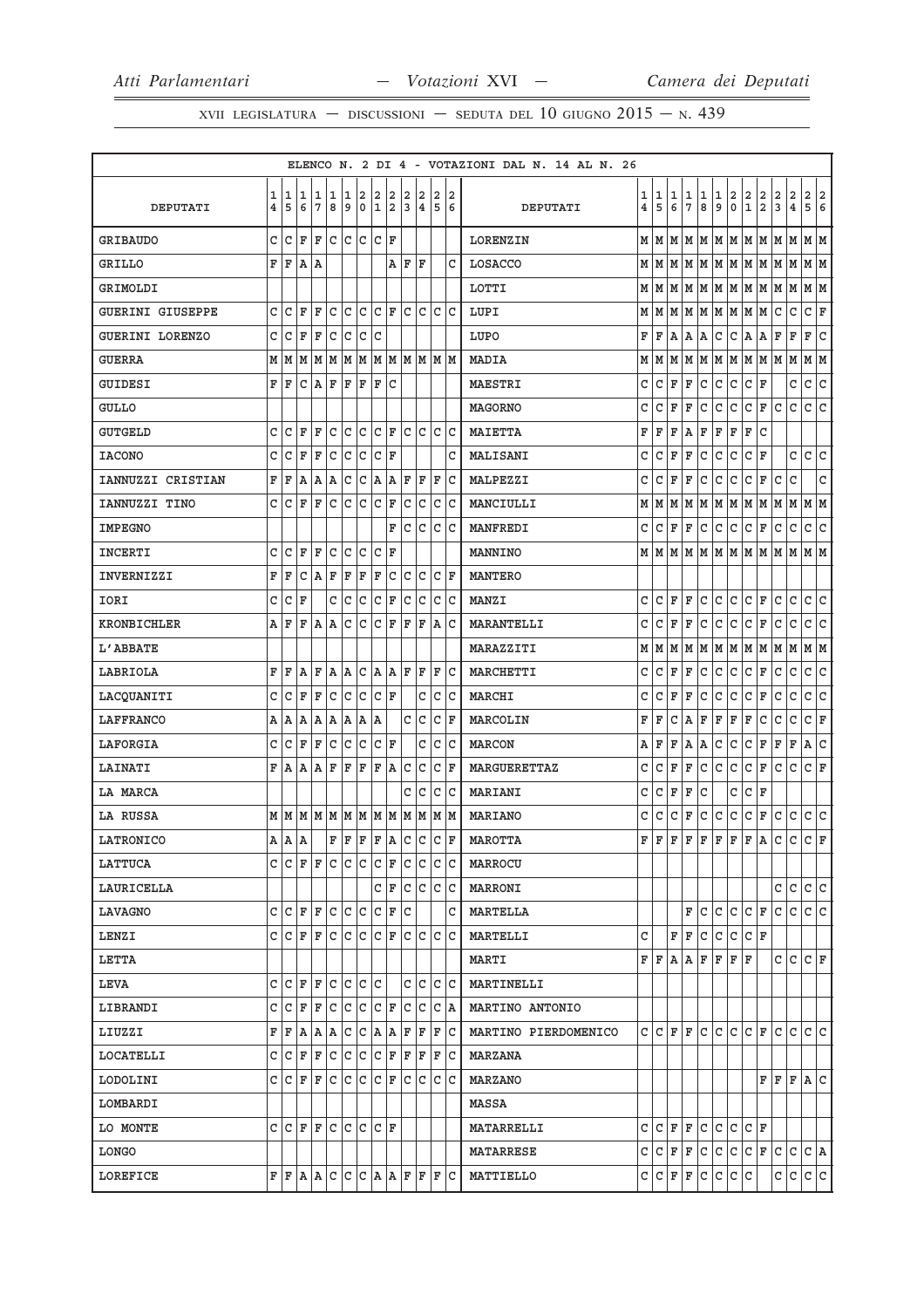XVII LEGISLATURA – DISCUSSIONI – SEDUTA DEL 10 GIUGNO  $2015 - N.439$ 

|                    |        |        |         |        |              |              |             |                  |                           |              |         |     |             | ELENCO N. 2 DI 4 - VOTAZIONI DAL N. 14 AL N. 26 |        |              |             |                     |        |              |                  |                   |                              |        |                                           |                                                                             |
|--------------------|--------|--------|---------|--------|--------------|--------------|-------------|------------------|---------------------------|--------------|---------|-----|-------------|-------------------------------------------------|--------|--------------|-------------|---------------------|--------|--------------|------------------|-------------------|------------------------------|--------|-------------------------------------------|-----------------------------------------------------------------------------|
| DEPUTATI           | 1<br>4 | 1<br>5 | 1<br>6  | 1<br>7 | 1<br>8       | 1<br>9       | 2<br>0      | 2<br>$\mathbf 1$ | 2<br>$\overline{2}$       | 2<br>3       | 2<br>4  | 5   | 2 2<br>6    | DEPUTATI                                        | 1<br>4 | 1<br>5       | 1<br>6      | 1<br>$\overline{7}$ | 1<br>8 | 1<br>9       | 2<br>$\mathbf 0$ | 2<br>$\mathbf{1}$ | 2<br>$\overline{\mathbf{2}}$ | 2<br>3 | $\overline{a}$<br>$\overline{\mathbf{4}}$ | 2<br>2<br>5<br>6                                                            |
|                    |        |        |         |        |              |              |             |                  |                           |              |         |     |             |                                                 |        |              |             |                     |        |              |                  |                   |                              |        |                                           |                                                                             |
| MAURI              |        |        |         |        |              |              |             |                  |                           |              |         |     |             | NICOLETTI                                       | C      | C            | F           | F                   | C      | C            | lc.              | С                 | F                            |        |                                           | $ M M $ M $ M$                                                              |
| MAZZIOTTI DI CELSO |        | lc     | ΙF      | F      |              |              |             |                  | F<br>ΙF                   | C<br>C       | c       | С   | ΙA          | NIZZI                                           | F      | F            | F           | A                   | F      | F            | F                | F                 |                              |        |                                           |                                                                             |
| MAZZOLI            | C<br>A | ΙF     | F       | ۱Ā.    | c            | C<br>C       | c<br>C      | c<br>C           | F                         | l F          | c<br>F  |     | c c<br> A C | <b>NUTI</b>                                     | F      |              |             |                     | F      | F            | F                | F                 |                              | lc.    | C                                         | C F                                                                         |
| MELILLA            |        |        |         |        | A            |              |             |                  |                           |              |         |     |             | OCCHIUTO                                        |        | lA.          | A           | Α                   |        |              |                  |                   | A                            |        |                                           |                                                                             |
| MELILLI            |        |        |         |        |              |              |             |                  |                           |              |         |     |             | OLIARO                                          |        |              |             |                     |        |              |                  |                   |                              |        |                                           |                                                                             |
| MELONI GIORGIA     |        |        |         |        |              |              |             |                  |                           |              |         |     |             | <b>OLIVERIO</b>                                 | C.     | C            | F           | F                   | C      | C            | C                |                   | F                            | lc     | C                                         | lc Ic                                                                       |
| MELONI MARCO       |        |        |         |        |              |              |             |                  |                           |              |         |     |             | ORFINI                                          |        |              |             |                     |        |              |                  |                   |                              |        |                                           |                                                                             |
| <b>MERLO</b>       | F      | F      | A       | AF     |              | F F          |             | F A              |                           |              | MMMM    |     |             | ORLANDO                                         |        |              |             |                     |        |              |                  |                   |                              |        |                                           | $M$   $M$   $M$   $M$   $M$   $M$   $M$   $M$   $M$   $M$   $M$   $M$   $M$ |
| <b>META</b>        | М      | M      | M       | M      | M            | M            | M           | MF               |                           | M            | M       |     | MM          | <b>OTTOBRE</b>                                  |        |              |             |                     |        |              |                  |                   |                              |        |                                           |                                                                             |
| MICCOLI            | C      | C      | F       | F      | c            | c            | c           | lc.              | F                         | С            | lc      |     | C C         | PAGANI                                          | C      | lc.          | F           | F                   | C      | c            | c                | c                 | F                            | l c    | $\mathsf{C}$                              | c.<br> c                                                                    |
| MICILLO            | F      | F      | A       | A      | ΙA           | C            | C           | A                | lA.                       | F            | F       | F   | lc          | <b>PAGANO</b>                                   | C      | C            | C           | F                   | C      | C            | lc.              | lc.               | F                            | C      | $\mathtt{C}$                              | $ c _{\mathbf{F}}$                                                          |
| MIGLIORE           | М      | M      | M       | M      | M            |              | MM          |                  | MM                        |              | MM      |     | M M         | <b>PAGLIA</b>                                   | Α      | F            | F           |                     |        |              |                  |                   | F                            | F      | $\mathbf F$                               | A<br>lc                                                                     |
| <b>MILANATO</b>    | F      | A      | ١A      | A      | F            | F            | F           | F A              |                           |              | C C A A |     |             | PALAZZOTTO                                      |        |              |             |                     |        |              |                  |                   |                              |        |                                           |                                                                             |
| <b>MINARDO</b>     | C      | C      | F       | ΙF     | C            | lc           | c           | c                | ΙF                        |              |         |     |             | <b>PALESE</b>                                   | F      | Α            | Α           | А                   | F      | F            | F                | F                 | Α                            | С      | C                                         | С<br> A                                                                     |
| MINNUCCI           | C      | C      | F       | F      | l c          | c            | c           | $ {\tt C}\, $ F  |                           | C            | lc.     |     | c c         | <b>PALMA</b>                                    | C      | C            | F           | F                   | С      | C            | C                | c                 | F                            | c      | $\mathtt{C}$                              | c<br> c                                                                     |
| <b>MIOTTO</b>      | C      | C      | F       | ΙF     | C            | C            | C           | $\mathtt{C}$     | F                         | $\mathtt{C}$ | c       |     | lc lc       | PALMIERI                                        | F      | A            | А           | A                   | F      | ΙF           | F                | F                 | A                            | c      | $\mathtt{C}$                              | c<br>F                                                                      |
| <b>MISIANI</b>     | C      | C      | ΙF      | F      | $\mathtt{C}$ | C            | c           | c                | F                         | C            | lc      |     | lc lc       | PALMIZIO                                        | F      | F            | Α           | A                   |        | F            | F                | ΙF                | A                            | lc     | $\mathsf{C}$                              | $ c $ A                                                                     |
| <b>MISURACA</b>    |        |        |         |        |              |              |             |                  |                           |              |         |     |             | PANNARALE                                       |        |              |             |                     |        |              |                  |                   |                              |        |                                           |                                                                             |
| MOGNATO            | C      | C      | F       | ΙF     | C            | c            | С           | С                | ΙF                        | C            | lc      | C   | ١c          | <b>PARENTELA</b>                                |        |              |             |                     |        |              |                  |                   |                              |        |                                           |                                                                             |
| <b>MOLEA</b>       | М      |        | MM      |        | MM           |              |             |                  | M   M   M   M   M   M   M |              |         |     |             | PARIS                                           |        |              |             |                     |        |              |                  |                   |                              |        |                                           |                                                                             |
| MOLTENI            | F      | F      | F       | ١A     | F            | F            | F           | F                | c                         | C            | c       | С   | ΙF          | PARISI                                          | F      | Α            | Α           | А                   | F      | F            | F                | F                 | A                            | С      | С                                         | С<br>A                                                                      |
| MONACO             | C      | C      | F       | F      | $\mathtt{C}$ | c            | c           | c                | F                         | c            | l C     |     | c c         | PARRINI                                         | С      | C            | F           | F                   | С      |              | С                | C                 | F                            | c      | С                                         | c<br> c                                                                     |
| MONCHIERO          | C      | C      | F       | F      | C            | C            | C           | $\mathtt{C}$     |                           | C            | lc      | C   | A           | PASTORELLI                                      | C      | C            | F           | F                   | С      | C            | $\mathtt{C}$     | c                 | F                            | F      | $\mathbf F$                               | $\overline{\mathsf{c}}$<br>F                                                |
| MONGIELLO          | C      | C      | F       | F      | C            | $\mathtt{C}$ | C           | C                | F                         | C            | lc      | C   | c           | <b>PASTORINO</b>                                | C      | $\mathtt{C}$ | F           | F                   | C      | $\mathtt{C}$ | $\mathtt{C}$     | c                 | F                            | F      | F                                         | c<br>F                                                                      |
| MONTRONI           | C      | C      | F       | F      | $\mathtt{C}$ | c            | C           | $\mathtt{C}$     | F                         | С            | lc      | lc. | ∣c          | PATRIARCA                                       | С      | С            | F           | F                   | C      | $\mathtt{C}$ | C                | c                 | F                            | c      | $\mathtt{C}$                              | c<br>lc.                                                                    |
| <b>MORANI</b>      | C      | lc.    | ΙF      | F      | lc           | c            | c           | c                | F                         | lc.          | lc      | lc. | lc          | PELILLO                                         | C      | C            | F           | F                   | C      | C            | c                | c                 | F                            | lc.    | lc.                                       | c<br>lc.                                                                    |
| MORASSUT           | C      |        | C       | ΙF     | C            | c c          |             | C F              |                           |              |         |     |             | PELLEGRINO                                      | А      | F            | F           | A                   | A      | C            | lc.              | lC.               | ΙF                           |        |                                           |                                                                             |
| MORETTO            | C      | C      | F       | F      | C            | c            | C           | C F              |                           |              |         |     |             | PELUFFO                                         | C      | C            | F           | F                   | С      | C            | l C              | С                 | F                            | C      | C                                         | C<br>С                                                                      |
| MOSCATT            | C      | C      | F       | F      | l c          | lc.          | c           | С                | F                         | С            | lc      |     | C C         | PES                                             | C      | C            | F           | F                   | С      | C            | C                | С                 | F                            | C      | C                                         | c c                                                                         |
| MOTTOLA            | F      | ΙA     | ١A      | A      | ΙF           | F            | ΙF          | ΙF               | ١A                        | C            | lc      | C   | ∣c          | PESCO                                           |        |              |             |                     |        |              |                  |                   |                              |        |                                           |                                                                             |
| MUCCI              |        |        |         |        |              |              |             |                  |                           |              | FF      | F   | ∣c          | PETRAROLI                                       |        |              |             |                     |        |              |                  |                   |                              |        |                                           |                                                                             |
| <b>MURA</b>        | C      | C      | ΙF      | F      | lc.          | lc.          | ١c          | CF               |                           |              |         |     | c  c        | PETRENGA                                        | F      | F            | A           | l A                 | AF     |              | lF.              | F                 | lA.                          | lC.    | C                                         | C F                                                                         |
| <b>MURER</b>       | C      | C      | ΙF      | ΙF     | C            | lc           | lc.         | $ {\tt C}\, $ F  |                           |              | C C     |     | C C         | PETRINI                                         | С      | C            | F           | F                   | С      | C            | C                | C                 | F                            | C      | C                                         | C<br>lc.                                                                    |
| <b>NACCARATO</b>   | C      |        | $ c $ F | F      | c            |              | $ c c c _F$ |                  |                           |              | c c c c |     |             | PIAZZONI                                        | C      | C            | F           | F                   | С      | l c          | c                | lc.               | F                            | lc.    | lc.                                       | c c                                                                         |
| NARDI              | C      | C      | F       | F      | С            | lc.          | С           | C F              |                           |              |         |     |             | PICCHI                                          | F      | F            | Α           | Α                   | F      | F            | F                | F                 | С                            |        |                                           |                                                                             |
| <b>NARDUOLO</b>    |        |        |         |        |              |              |             |                  |                           |              |         |     |             | PICCIONE                                        | C      |              | F           | F                   | C      | C            | $\mathtt{C}$     | c                 | F                            | l c    | $\mathtt{C}$                              | lc.                                                                         |
| <b>NASTRI</b>      | F      | F      | ΙF      | A  F   |              | F            | ΙF          | F                | lc                        |              | c c     |     | $ c $ F     | PICCOLI NARDELLI                                | C      | с            | $\mathbf F$ | F                   | C      | C            | lc.              | С                 | F                            | C      | C                                         | lc.<br> c                                                                   |
| <b>NESCI</b>       |        |        |         |        |              |              |             |                  |                           |              |         |     |             | PICCOLO GIORGIO                                 | С      | С            | F           | F                   | С      | C            | C                | с                 | F                            | C      | C                                         | lc.<br>С                                                                    |
| <b>NESI</b>        | C      | ١c     | lc.     | ΙF     | lc.          | lc Ic        |             | IC IF            |                           |              | F F A C |     |             | PICCOLO SALVATORE                               | C      | C            | F           | F                   | С      | C            | C                | С                 | F                            | C      | C                                         | c c                                                                         |
| NICCHI             | Α      | ΙF     | F       | ١A     | A            | c c          |             | C F              |                           | F            | F       |     | A C         | PICCONE                                         |        |              |             |                     |        |              |                  |                   | F                            |        |                                           |                                                                             |
|                    |        |        |         |        |              |              |             |                  |                           |              |         |     |             |                                                 |        |              |             |                     |        |              |                  |                   |                              |        |                                           |                                                                             |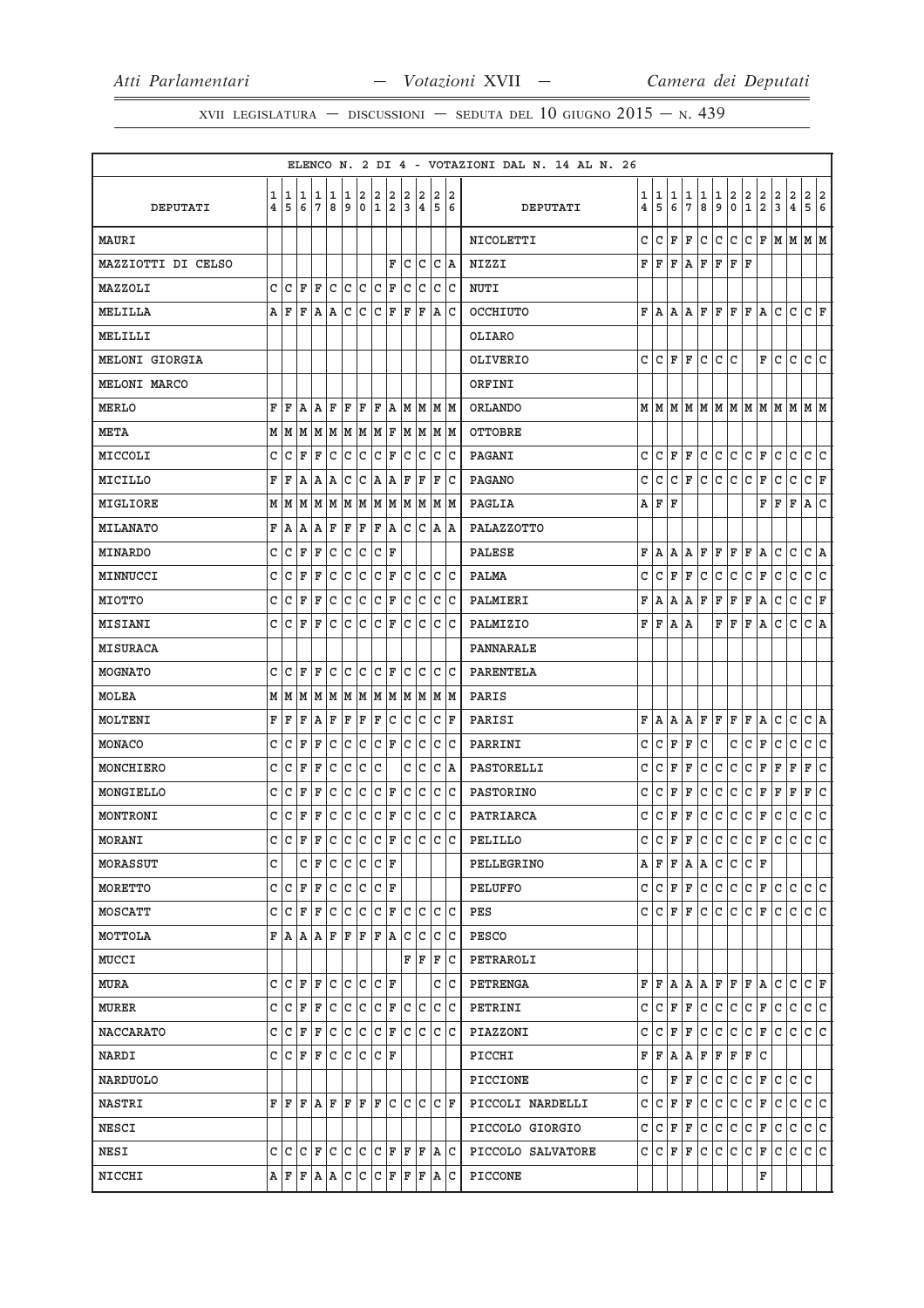XVII LEGISLATURA — DISCUSSIONI — SEDUTA DEL 10 GIUGNO  $2015 - N.439$ 

|                      |        |        |        |                    |              |             |                  |                   |                 |        |                                                                             |        |                        | ELENCO N. 2 DI 4 - VOTAZIONI DAL N. 14 AL N. 26 |        |        |        |                     |        |              |              |                   |                     |                     |                                                    |                                                                             |
|----------------------|--------|--------|--------|--------------------|--------------|-------------|------------------|-------------------|-----------------|--------|-----------------------------------------------------------------------------|--------|------------------------|-------------------------------------------------|--------|--------|--------|---------------------|--------|--------------|--------------|-------------------|---------------------|---------------------|----------------------------------------------------|-----------------------------------------------------------------------------|
| <b>DEPUTATI</b>      | 1<br>4 | 1<br>5 | 1<br>6 | 1<br>7             | 1<br>8       | 1<br>9      | 2<br>$\mathbf 0$ | 2<br>$\mathbf{1}$ | 2<br>2          | 2<br>3 | 2<br>$\overline{\mathbf{4}}$                                                | 2<br>5 | 2<br>6                 | DEPUTATI                                        | 1<br>4 | 1<br>5 | 1<br>6 | 1<br>$\overline{7}$ | 1<br>8 | 1<br>9       | 2<br>0       | 2<br>$\mathbf{1}$ | 2<br>$\overline{a}$ | 2<br>$\overline{3}$ | $\overline{\mathbf{c}}$<br>$\overline{\mathbf{4}}$ | 2<br>$\vert$ 2<br>5<br>6                                                    |
| PIEPOLI              | C      | C      | ΙF     | ΙF                 | C            | lc.         | lc.              | $ c _F$           |                 |        | C C                                                                         |        | $ c $ F                | <b>ROCCELLA</b>                                 |        |        |        |                     |        |              |              |                   | F                   | C                   | $\mathtt{C}$                                       | c.<br>F                                                                     |
| PILI                 |        |        |        |                    |              |             |                  |                   |                 | C      | lc                                                                          |        | $ {\tt C}\, $ F        | ROCCHI                                          | C      | C      | F      | F                   | C      | C            | C            | c                 | F                   | C                   | C                                                  | $\overline{\mathsf{c}}$<br>$\mathtt{C}$                                     |
| PILOZZI              | C      | C      | ΙF     | F                  | C            | C           | c                |                   | $ C $ F         |        |                                                                             |        |                        | ROMANINI                                        | C      | C      | F      | F                   | C      | $\mathsf{C}$ | C            | c                 | F                   | C                   | $\mathtt{C}$                                       | c<br>$\mathtt{C}$                                                           |
| PINI GIANLUCA        | F      | F      | C      | lA.                | ΙF           | F           | ΙF               | F                 | lc              |        |                                                                             |        |                        | ROMANO ANDREA                                   | C      | C      | F      | F                   |        | C            | C            | lc                | F                   |                     |                                                    |                                                                             |
| PINI GIUDITTA        | C      | C      | F      | F                  | C            | c           | lc               |                   | $ {\tt C}\, $ F | C      | lc.                                                                         |        | lc Ic                  | ROMANO FRANCESCO SAVE.                          |        |        |        |                     |        |              |              |                   | Α                   | C                   | C                                                  | c<br>F                                                                      |
| PINNA                | C      | C      | ΙF     | F                  | C            | lc.         | lc               | $ {\tt C} \,  $ F |                 |        |                                                                             |        |                        | ROMANO PAOLO NICOLO'                            | F      | F      | Α      | Α                   | А      | С            | С            | A                 | Α                   | F                   | F                                                  | c<br>F                                                                      |
| PIRAS                | Α      | F      | F      | A                  | ΙA           | С           | C                | С                 | ΙF              | ΙF     | F                                                                           |        | A  C                   | <b>ROMELE</b>                                   | F      | F      | F      | А                   | F      | F            | F            | F                 | A                   |                     |                                                    |                                                                             |
| <b>PISANO</b>        | F      | F      | A      | A A                |              | c           | C                | ۱A                |                 | F      | ΙF                                                                          | F      | lc                     | RONDINI                                         | F      | F      | F      | A                   |        | F            | F            | F                 | $\mathtt{C}$        | c                   | $\mathtt{C}$                                       | c.<br>F                                                                     |
| PISICCHIO            | м      | M      | M      | MMMMMF             |              |             |                  |                   |                 |        | MM                                                                          |        | M M                    | <b>ROSATO</b>                                   | C      | С      | F      | F                   | C      | C            | С            | c                 | F                   | C                   | С                                                  | $\mathtt{C}$<br>C                                                           |
| <b>PISO</b>          |        |        |        |                    |              |             |                  |                   | F               | c      | Iс                                                                          |        | $ {\tt C}\> {\tt F}\>$ | ROSSI DOMENICO                                  | М      | M      | M      | M                   | M      | M            | М            | M                 | M                   | M                   | M                                                  | MM                                                                          |
| PISTELLI             |        | MM     |        |                    |              |             |                  |                   |                 |        |                                                                             |        |                        | ROSSI PAOLO                                     | С      | C      | F      | F                   | С      | C            | C            | c                 | F                   | c                   | $\mathtt{C}$                                       | c<br>c                                                                      |
| PIZZOLANTE           | C      | C      | F      | ΙF                 | C            | lc.         | lc               | $ {\tt C}\, $ F   |                 |        |                                                                             |        |                        | <b>ROSSOMANDO</b>                               | М      | M      | М      | M                   | M      | M            | M            | M                 | M                   | C                   | C                                                  | C<br>C                                                                      |
| <b>PLACIDO</b>       |        | AF     | F      | A  A               |              |             | $ c c c $ F      |                   |                 | F      | ΙF                                                                          |        | A C                    | <b>ROSTAN</b>                                   | C      | C      | F      | F                   | C      | C            | $\mathtt{C}$ | c                 | F                   | C                   | $\mathtt{C}$                                       | lc.<br>lc.                                                                  |
| PLANGGER             |        |        |        |                    |              |             |                  |                   |                 | С      | Iс                                                                          |        | c c                    | <b>ROSTELLATO</b>                               | c      | С      | F      | F                   | С      | С            | C            | C                 | F                   | C                   | C                                                  | С<br>IС                                                                     |
| POLIDORI             |        |        |        |                    |              |             |                  |                   |                 |        | c c                                                                         |        | $ C $ F                | ROTONDI                                         | F      | F      | Α      | Α                   | F      | ΙF           | F            | F                 |                     | C                   | $\mathtt{C}$                                       | c<br>F                                                                      |
| POLLASTRINI          | C      | C      | F      | ΙF                 | C            | C           | lc               |                   | C F             |        | C                                                                           | C      | lc                     | <b>ROTTA</b>                                    | C      | C      | F      | F                   | C      | $\mathsf{C}$ | $\mathtt{C}$ | c                 | ΙF                  |                     |                                                    |                                                                             |
| POLVERINI            | F      | A      | A      | ΙA                 | F            | F           | ΙF               | F                 | ١A              |        | MM                                                                          |        | MM                     | <b>RUBINATO</b>                                 |        | C      | F      | F                   | С      | C            | C            | lc                | F                   |                     |                                                    |                                                                             |
| <b>PORTA</b>         | С      | C      | ΙF     | F                  | C            | lc.         | lc               |                   | $ {\tt C}\, $ F | c.     | Iс                                                                          |        | c c                    | <b>RUGHETTI</b>                                 | М      | M      | M      |                     |        |              |              |                   |                     |                     |                                                    | M   M   M   M   M   M   M   M   M                                           |
| <b>PORTAS</b>        |        | MM     | M      |                    | M   M        | M M         |                  |                   | MM              | C      | lc.                                                                         | C      | ١c                     | <b>RUOCCO</b>                                   | F      | F      | Α      | А                   | А      | C            | С            | A                 | А                   | ΙF                  | F                                                  | F<br>IС                                                                     |
| PRATAVIERA           | F      | ΙF     | С      | $ C $ $\mathbf{F}$ |              | ΙF          | F                | ΙF                | c               |        | c c                                                                         |        | $ C $ F                | RUSSO                                           |        |        |        |                     |        |              |              |                   |                     |                     |                                                    |                                                                             |
| PRESTIGIACOMO        |        |        |        |                    |              |             |                  |                   | Α               | с      | l C                                                                         |        | A  A                   | SALTAMARTINI                                    | F      |        |        |                     | F      | F            | F            | F                 |                     |                     |                                                    |                                                                             |
| PREZIOSI             | C      | C      | F      | F                  | $\mathtt{C}$ | C           | c                |                   | $ C $ F         |        | С                                                                           |        | c c                    | <b>SAMMARCO</b>                                 | C      | C      | F      | F                   | C      | C            | $\mathtt{C}$ | lc                |                     | C                   | C                                                  | c<br>F                                                                      |
| PRINA                | C      | C      | F      | ΙF                 | C            | c           | c                | $\mathtt{C}$      | F               | lc.    | lc                                                                          | C      | lc                     | <b>SANGA</b>                                    | C      | C      | F      | F                   | C      | C            | C            | c                 | F                   | M                   | M                                                  | MM                                                                          |
| PRODANI              | F      | F      | F      | A                  | ΙA           | С           | C                | C                 | F               | F      | F                                                                           | F      | lC                     | SANI                                            | М      | M      | M      | M                   | М      | M            |              |                   |                     |                     |                                                    | M   M   M   M   M   M                                                       |
| <b>QUARANTA</b>      | А      | F      | F      | A                  | ΙA           | C           | c                | $ C $ F           |                 | F      | F                                                                           |        | A C                    | SANNA FRANCESCO                                 | C      | C      | F      | $\mathbf F$         | С      | $\mathtt{C}$ | C            | C                 |                     | С                   | $\mathtt{C}$                                       | $\mathtt{C}$<br> c                                                          |
| QUARTAPELLE PROCOPIO | C      | c      | ΙF     | ΙF                 | lc.          | c           | c c              |                   |                 |        | c c                                                                         | lc.    | lc                     | SANNA GIOVANNA                                  | C      | C      | F      | F                   | C      | C            | lc.          | lc.               | F                   | lc.                 | lc.                                                | c c                                                                         |
| <b>QUINTARELLI</b>   |        |        |        |                    |              |             |                  |                   |                 |        |                                                                             |        |                        | SANNICANDRO                                     |        |        |        |                     |        |              |              |                   |                     |                     |                                                    |                                                                             |
| <b>RABINO</b>        | c      | IC IF  |        | F                  | C            | lc.         | lc.              |                   | C  F            |        | lc Ic                                                                       |        | C  A                   | SANTELLI                                        |        |        |        |                     |        |              |              |                   |                     | С                   | C                                                  | lc.<br>lc.                                                                  |
| RACITI               |        |        |        |                    |              |             |                  |                   |                 |        |                                                                             |        |                        | SANTERINI                                       | C      | lc.    | F      | F                   | C      | c            | $\mathtt{C}$ | c                 | F                   | C                   | $\mathtt{C}$                                       | $ c _{\mathbf{F}}$                                                          |
| RAGOSTA              | c      | l C    | ΙF     | l F                | lc           | $ c c c _F$ |                  |                   |                 |        | c c c c                                                                     |        |                        | SARRO                                           |        | F A    |        | A A                 | F      | F            | F            | F                 | A                   |                     |                                                    |                                                                             |
| RAMPELLI             |        |        |        |                    |              |             |                  |                   |                 |        | $M$   $M$   $M$   $M$   $M$   $M$   $M$   $M$   $C$   $C$                   |        | $ {\tt C}\> {\tt F}\>$ | SARTI                                           |        |        |        |                     |        |              |              |                   | AF                  |                     | lF.                                                | F C                                                                         |
| RAMPI                |        | CCF    |        | ΙF                 | c c c c F    |             |                  |                   |                 |        | lc Ic Ic Ic                                                                 |        |                        | SAVINO ELVIRA                                   | F      | A      | Α      | A                   | F      | F            | F            | F                 | ١A                  |                     |                                                    |                                                                             |
| <b>RAVETTO</b>       |        |        |        |                    |              |             |                  |                   |                 |        | $M$   $M$   $M$   $M$   $M$   $M$   $M$   $M$   $M$   $M$   $M$   $M$   $M$ |        |                        | SAVINO SANDRA                                   | F      | Α      | Α      | Α                   | F      | F            | F            | F                 | A                   | C                   | C                                                  | C F                                                                         |
| REALACCI             |        |        |        |                    |              |             |                  |                   |                 |        |                                                                             |        |                        | <b>SBERNA</b>                                   | C      | lc.    | F      | F                   | c      | c            | c            | c                 | F                   | c                   | c                                                  | $ c _{\mathbf{F}}$                                                          |
| RIBAUDO              | c      | ГC     | F      | F                  | l C          | c c         |                  |                   | C F             |        | c c                                                                         |        | c c                    | SBROLLINI                                       | C      | C      | F      | F                   | С      | C            | l C          | c                 | F                   | C                   | C                                                  | c<br>C                                                                      |
| RICCIATTI            |        | AF     | ΙF     | A  A               |              | c c         |                  | $ C $ F           |                 |        | F F                                                                         |        | A C                    | SCAGLIUSI                                       | F      | F      | A      | A                   | Α      | C            | c            | A                 | A                   | F                   | F                                                  | c<br>F                                                                      |
| RICHETTI             |        | CCF    |        | F C C C F          |              |             |                  |                   |                 |        | C C C C                                                                     |        |                        | <b>SCALFAROTTO</b>                              |        |        |        |                     |        |              |              |                   |                     |                     |                                                    | $M$   $M$   $M$   $M$   $M$   $M$   $M$   $M$   $M$   $M$   $M$   $M$   $M$ |
| RIGONI               |        |        |        |                    |              |             |                  |                   |                 |        | c  c                                                                        |        | c c                    | <b>SCANU</b>                                    | C      | C      | F      | F                   | С      | C            | C            | l C               | F                   | lc.                 | C                                                  | c c                                                                         |
| RIZZETTO             |        | FF     |        | F A A              |              | $ c c c _F$ |                  |                   |                 |        | $F$ $F$ $F$ $C$                                                             |        |                        | SCHIRO'                                         | C      | lc.    | ΙF     | F                   | c      | l c          | l C          | $ c $ F           |                     |                     |                                                    |                                                                             |
| RIZZO                | F      |        |        |                    |              |             |                  |                   |                 |        | A  A  C  C  A  A  F  F  F  C                                                |        |                        | SCHULLIAN                                       | C      | l C    | F      | F                   | c      | l c          | c            | $ c $ F           |                     | lc.                 |                                                    | c c                                                                         |